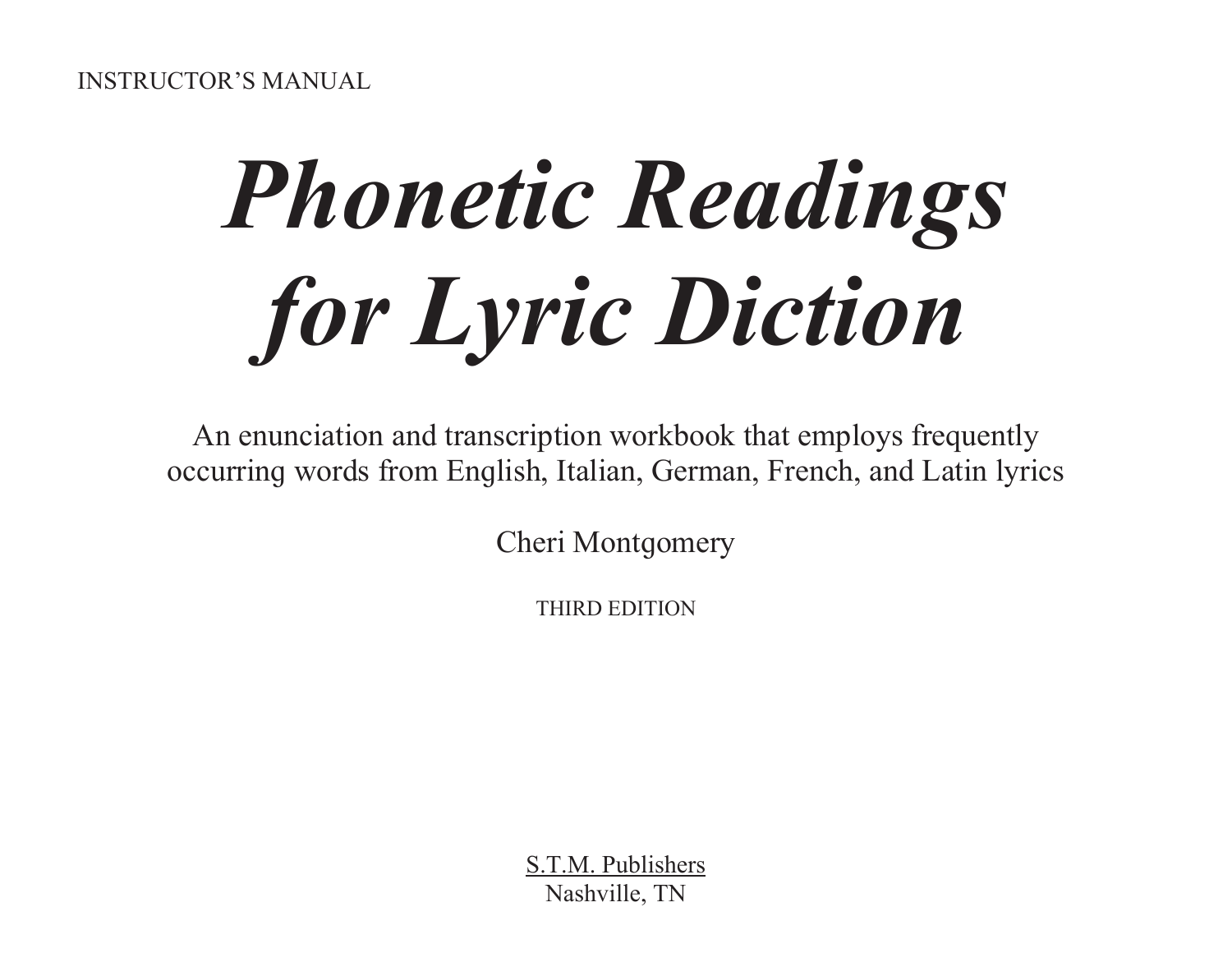# **PREFACE**

Phonetic Readings for Lyric Diction is tailored to suit the current needs of the lyric diction course. It functions easily as an introduction to an in-depth study of lyric diction or as an all-in-one workbook for programs that offer diction in a single semester. The IPA Handbook for Singers is a companion text. Together, they provide a study of English, Italian, German, French, and Latin enunciation that is uniquely merged with a course in English transcription.

Mastering English transcription is a vital part of this approach. The study of English spellings quides students toward eloquent pronunciation and helps them appreciate the beauty of proper pronunciation as it relates to other languages.

There are several advantages to having multiple languages in one text:

- Continuity is served. The method of transcription and use of phonetic  $\bullet$ symbols are consistent throughout the languages so that contrasts and comparisons can readily be made.
- The topics are covered in a concise manner. Enunciation rules with audio links (IPA Handbook for Singers) along with phonetic exercises (Phonetic Readings for Lyric Diction) help students explore the sounds of foreign languages as they relate to lyric diction.
- Consistency is provided. All texts by Montgomery follow the same method of transcription.
- Accuracy and reliability are insured. The rules for transcription applied in this text are included in the appendix of *Exploring Art Song* Lyrics published by Oxford University Press. A panel of Oxford reviewers and editors critiqued and approved Montgomery's method of transcription and choice of phonetic symbols.

The organization of this workbook challenges students to become involved in the learning process by offering individually assigned word and phrase lists. Chapters progress in a graded and cumulative order to cover topics ranging from articulatory phonetics and enunciation, to English transcription rules and phonetic readings. This workbook is not a condensed version of existing texts. It was written to accommodate alternate course arrangements (the abbreviated diction study or the diction course that focuses on singing and enunciation).

Resources newly created for this workbook include:

- Transcribed art songs. A database of transcribed art songs was made searchable to optimize the selection of lyrics. The art songs that introduce each chapter contain a frequent occurrence of the sounds covered in that particular section.
- Enunciation assignments. Italian, German, French, and Latin enunciation assignments introduce vowel and consonant sounds in incremental steps.
- English transcription rules. A new order of English transcription rules and exercises is provided.
- English phonetic readings. English IPA reading exercises from art songs and classical literature are included.
- English review of rules. A revised summary of English transcription  $\bullet$ rules is provided.

The companion text, IPA Handbook for Singers, is a dictionary of phonetic symbols with enunciation instructions and audio links. It was designed to help students complete the phonetic charts in *Phonetic Readings for Lyric Diction*. It also provides a useful reference for the accurate pronunciation of phonetically prepared English, Italian, German, French, and Latin lyrics. A listening lab with sung examples is available on the listening page at www.stmpublishers.com.

The Lyric Diction Workbook Series provides a dialect-free pronunciation of foreign languages that is ideal for singing. Familiarity with pronunciation is qained as numerous words are encountered. The 12 word and phrase lists in each chapter or unit make grading easier for the instructor. Each student is to receive a homework number at the beginning of the course. Pronunciation and transcription are assessed through in-class enunciation of the individually assigned homework lists. Sample gradebooks and syllabi are available on the instructor's page at www.stmpublishers.com. A discussion of how the workbooks function in the classroom is available in the article: The Dynamic Diction Classroom published in the Sept./Oct. 2011 issue of the Journal of Singing. A discussion of the purpose of the lyric diction course is provided in the article: Diction (Still) Belongs in the Music Department published in the Jan./Feb. 2020 issue of the *Journal of Singing*.

Cheri Montgomery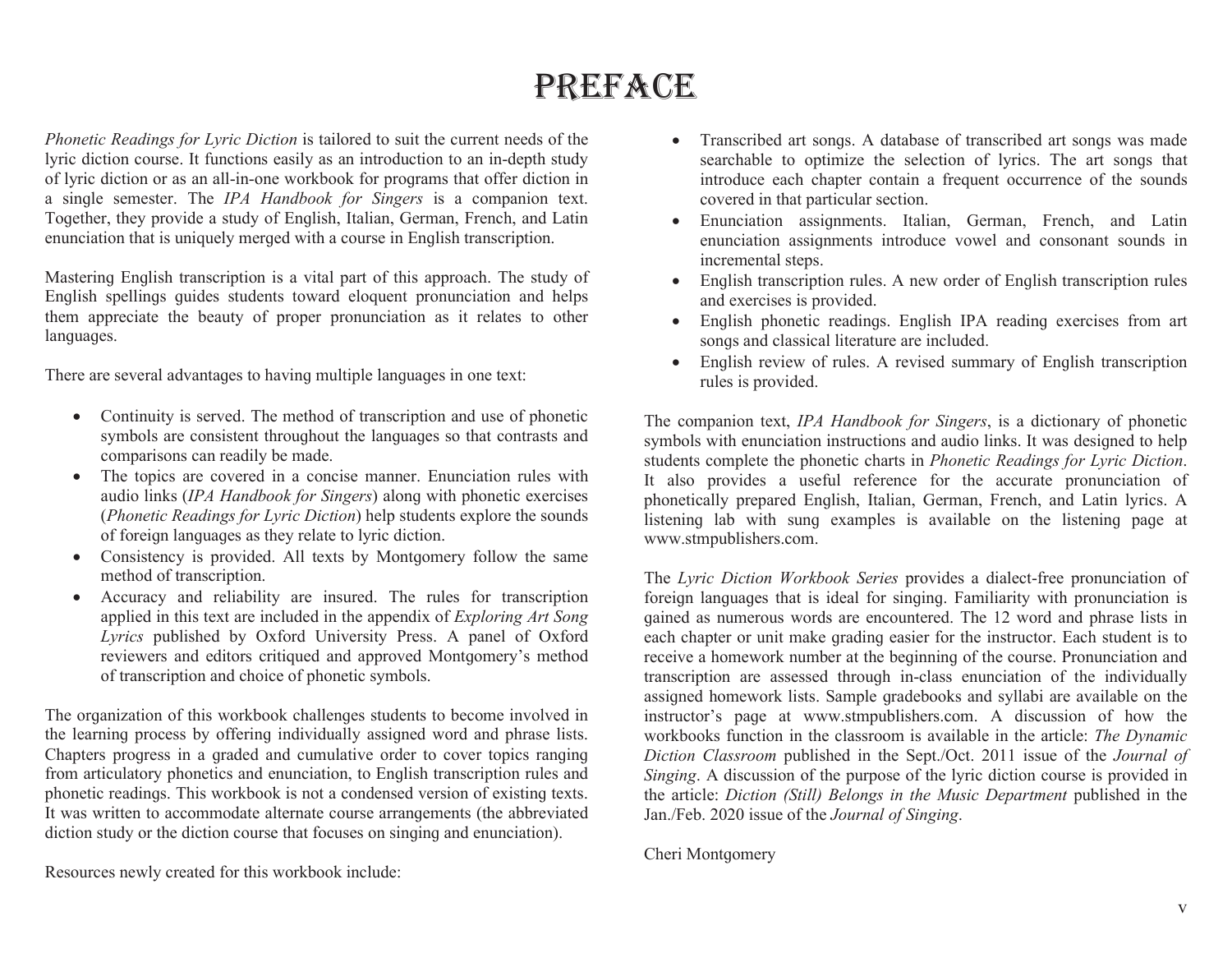| <b>Chapter Headings</b>       | Exercises                                                                                 | Page           | <b>English Topics</b>                                         |
|-------------------------------|-------------------------------------------------------------------------------------------|----------------|---------------------------------------------------------------|
| <b>Articulatory Phonetics</b> |                                                                                           |                |                                                               |
|                               | IPA for Lyric Diction                                                                     | $\overline{a}$ |                                                               |
|                               | Phonetic Charts                                                                           | 3              |                                                               |
|                               | Italian Chapter 1: Dental and plosive consonants, closed front [i] and bright [a]         |                |                                                               |
|                               | Listening Assignment                                                                      | 6              |                                                               |
|                               | <b>Enunciation Rules</b>                                                                  | 6              |                                                               |
|                               | Italian Phonetic Charts                                                                   | 7              |                                                               |
|                               | Italian Phonetic Readings                                                                 | 8              |                                                               |
|                               | Italian Phrases                                                                           | IO             |                                                               |
|                               | English IPA Exercise                                                                      | IO             | English [i], [a], and voicing of final s and d                |
|                               | Italian Chapter 2: Affricates, velar [ŋ], [j] glide, closed front [e], and open front [ɛ] |                |                                                               |
|                               | Listening Assignment                                                                      | 12             |                                                               |
|                               | Italian Phonetic Charts                                                                   | 13             |                                                               |
|                               | English IPA Exercise                                                                      | 13             | English affricates, $[j]$ , $[e]$ , $[\varepsilon]$ and $[?]$ |
|                               | Italian Phonetic Readings                                                                 | $I_4$          |                                                               |
|                               | Italian Phrases                                                                           | <b>16</b>      |                                                               |
|                               | Italian Chapter 3: Voiced double consonants, closed back [u]                              |                |                                                               |
|                               | Listening Assignment                                                                      | 18             |                                                               |
|                               | Italian Phonetic Charts                                                                   | 19             |                                                               |
|                               | English IPA Exercise                                                                      | 19             | English spellings for $[u]$ , $[iu]$ , and retroflex r        |
|                               | Italian Phonetic Readings                                                                 | 20             |                                                               |
|                               | Italian Phrases                                                                           | 22             |                                                               |
|                               | Italian Chapter 4: The [w] glide, closed back [o] and open back [o]                       |                |                                                               |
|                               | Listening Assignment                                                                      | 24             |                                                               |
|                               | Italian Phonetic Chart                                                                    | 25             |                                                               |
|                               | English IPA Exercise                                                                      | 25             | English spellings for $[w]$ , open $[s]$ , and long           |
|                               | Italian Phonetic Readings                                                                 | 26             | vowel replacement of $r$                                      |
|                               | Italian Phrases                                                                           | 28             |                                                               |
|                               | Italian Chapter 5: Double consonant stops, voiceless double consonant fricatives          |                |                                                               |
|                               | Listening Assignment                                                                      | 30             |                                                               |
|                               | Italian Phonetic Chart                                                                    | 3I             |                                                               |
|                               | English IPA Review                                                                        | 3I             | English IPA Review of rules from ch. 1 - 5                    |
|                               | Italian Phonetic Readings                                                                 | 32             |                                                               |
|                               | Italian Phrases                                                                           | 34             |                                                               |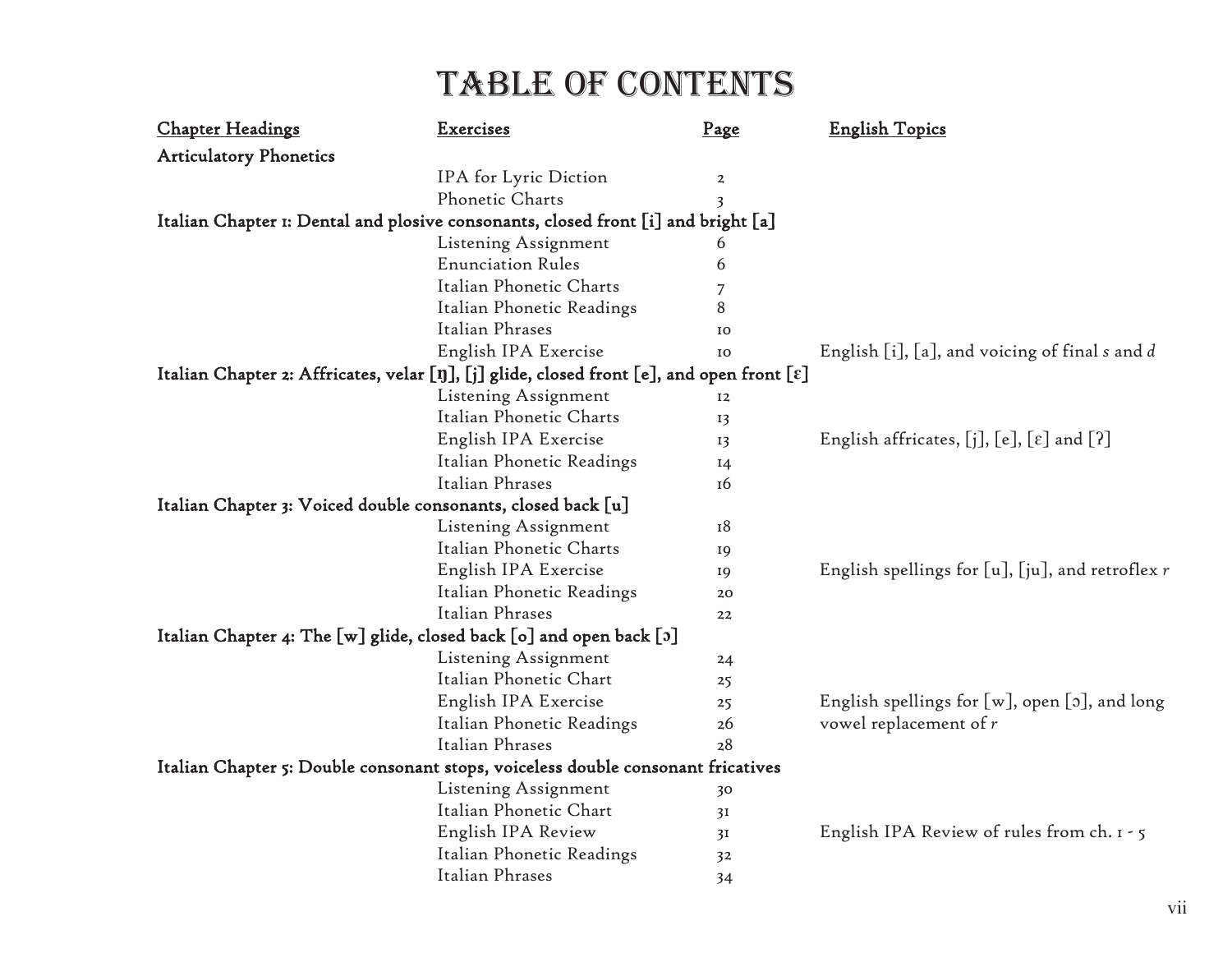| <b>Chapter Headings</b>                      | <b>Exercises</b>                                                                  | Page | <b>English Topics</b>                              |
|----------------------------------------------|-----------------------------------------------------------------------------------|------|----------------------------------------------------|
|                                              | German Chapter 1: closed vowels and dark $[a]$ , German consonants                |      |                                                    |
|                                              | Listening Assignment                                                              | 36   |                                                    |
|                                              | <b>Enunciation Rules</b>                                                          | 36   |                                                    |
|                                              | German Phonetic Charts                                                            | 37   |                                                    |
|                                              | German Phonetic Readings                                                          | 38   |                                                    |
|                                              | German Phrases                                                                    | 40   |                                                    |
|                                              | English IPA Exercise                                                              | 40   | English spellings for dark $[a]$ and schwa         |
| German Chapter 2: Open vowels and bright [a] |                                                                                   |      |                                                    |
|                                              | Listening Assignment                                                              | 42   |                                                    |
|                                              | German Phonetic Chart                                                             | 43   |                                                    |
|                                              | English IPA Exercise                                                              | 43   | English spellings for open vowels and              |
|                                              | German Phonetic Readings                                                          | 44   | unstressed [1]                                     |
|                                              | German Phrases                                                                    | 46   |                                                    |
|                                              | German Chapter 3: Double consonants, the [j] glide, prepalatal [f], and velar [ŋ] |      |                                                    |
|                                              | Listening Assignment                                                              | 48   |                                                    |
|                                              | German Phonetic Chart                                                             | 49   |                                                    |
|                                              | English IPA Exercise                                                              | 49   | English spellings for $[j], [j],$ and $[\eta]$     |
|                                              | German Phonetic Readings                                                          | 50   |                                                    |
|                                              | German Phrases                                                                    | 52   |                                                    |
| German Chapter 4: Mixed vowels               |                                                                                   |      |                                                    |
|                                              | German Phonetic Chart                                                             | 53   |                                                    |
|                                              | Listening Assignment                                                              | 54   |                                                    |
|                                              | German Phonetic Readings                                                          | 56   |                                                    |
|                                              | German Phrases                                                                    | 58   |                                                    |
|                                              | English IPA Exercise                                                              | 60   | Transcription of diphthongs for lyric diction      |
|                                              | German Chapter 5: German diphthongs and the fricative ich Laut and ach Laut       |      |                                                    |
|                                              | Listening Assignment                                                              | 62   |                                                    |
|                                              | German Phonetic Chart                                                             | 63   |                                                    |
|                                              | English IPA Exercise                                                              | 63   | English dental fricative $[\delta]$ and $[\theta]$ |
|                                              | German Phonetic Readings                                                          | 64   |                                                    |
|                                              | German Phrases                                                                    | 66   |                                                    |
|                                              | English IPA Review                                                                | 68   | American English pronunciation                     |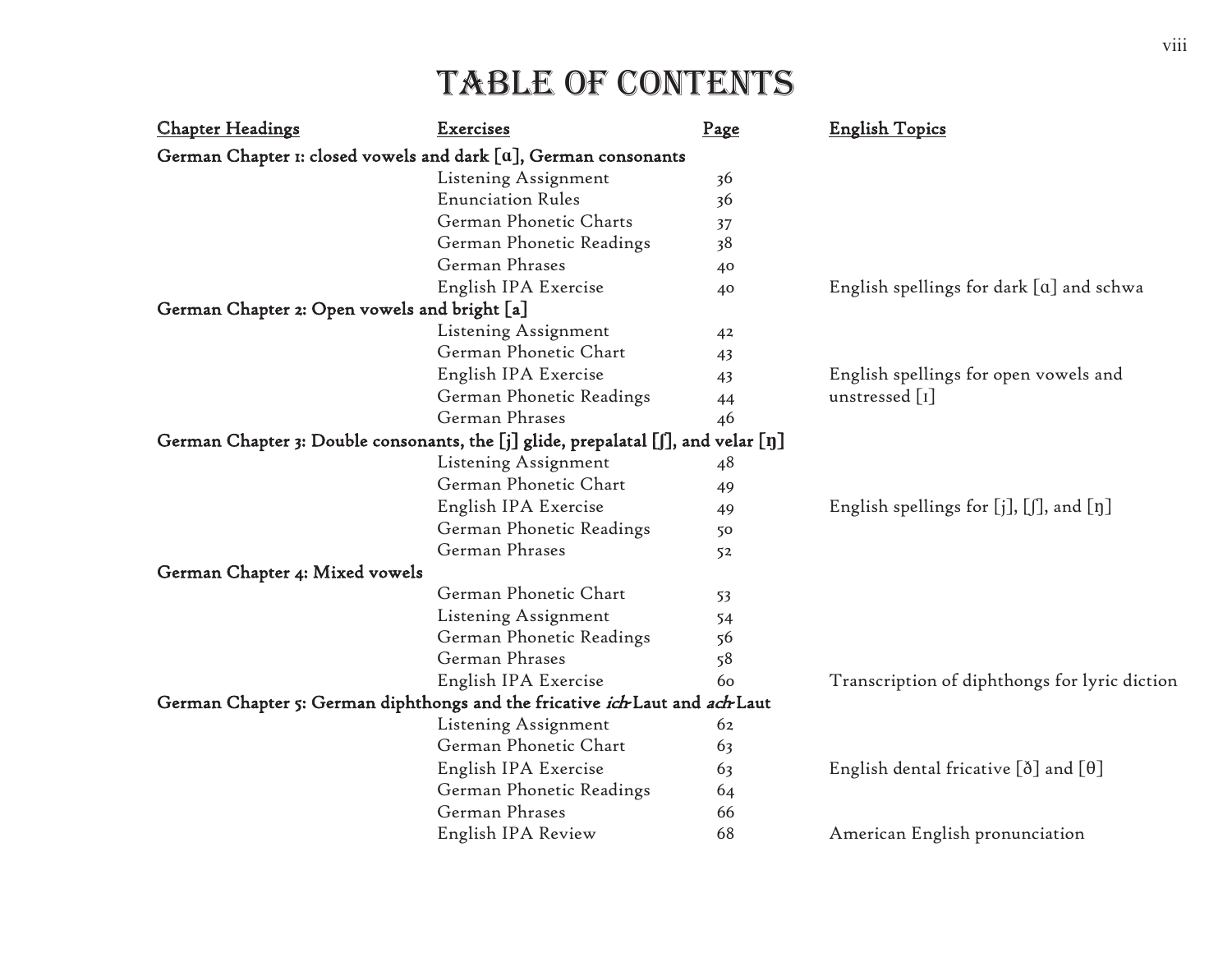| <b>Chapter Headings</b>                                                                                                                     | <b>Exercises</b>         | Page           | <b>English Topics</b>                                           |
|---------------------------------------------------------------------------------------------------------------------------------------------|--------------------------|----------------|-----------------------------------------------------------------|
| French Chapter 1: Dental and plosive consonants, [w] glide, closed [i], [e], bright [a]                                                     |                          |                |                                                                 |
|                                                                                                                                             | Listening Assignment     | 70             |                                                                 |
|                                                                                                                                             | <b>Enunciation Rules</b> | 70             |                                                                 |
|                                                                                                                                             | French Phonetic Charts   | 7 <sup>I</sup> |                                                                 |
|                                                                                                                                             | French Phonetic Readings | 72             |                                                                 |
|                                                                                                                                             | French Phrases           | 74             |                                                                 |
|                                                                                                                                             | English IPA Exercise     | 74             | English [3], flipped [1], and the schwa                         |
| French Chapter 2: The [j] glide, open front $[\varepsilon]$ and semi-open front $[\varepsilon]$                                             |                          |                | replacement of $r$                                              |
|                                                                                                                                             | Listening Assignment     | 76             |                                                                 |
|                                                                                                                                             | French Phonetic Chart    | 77             |                                                                 |
|                                                                                                                                             | English IPA Exercise     | 77             | English spellings for semi-open [I] and [D]                     |
|                                                                                                                                             | French Phonetic Readings | 78             |                                                                 |
|                                                                                                                                             | French Phrases           | 80             |                                                                 |
| French Chapter 3: Prepalatal $\left[\int\right], \left[\int\right]$ , and $\left[\int\right]$ , back vowels, and dark $\left[\alpha\right]$ |                          |                |                                                                 |
|                                                                                                                                             | Listening Assignment     | 82             |                                                                 |
|                                                                                                                                             | French Phonetic Charts   | 83             |                                                                 |
|                                                                                                                                             | English IPA Exercise     | 83             | English spellings for $[g]$ , dark $[a]$ and $[x]$              |
|                                                                                                                                             | French Phonetic Readings | 84             |                                                                 |
|                                                                                                                                             | French Phrases           | 86             |                                                                 |
| French Chapter 4: The [y] glide and closed mixed [y]                                                                                        |                          |                |                                                                 |
|                                                                                                                                             | Listening Assignment     | 88             |                                                                 |
|                                                                                                                                             | French Phonetic Chart    | 89             |                                                                 |
|                                                                                                                                             | English IPA Exercise     | 89             | English [w] glide, back [ $\sigma$ ], and central [ $\Lambda$ ] |
|                                                                                                                                             | French Phonetic Readings | 90             |                                                                 |
|                                                                                                                                             | French Phrases           | 92             |                                                                 |
| French Chapter 5: Closed mixed [ø], open mixed [œ], and the French schwa [a]                                                                |                          |                |                                                                 |
|                                                                                                                                             | Listening Assignment     | 94             |                                                                 |
|                                                                                                                                             | French Phonetic Chart    | 95             |                                                                 |
|                                                                                                                                             | English IPA Exercise     | 95             | Defining the English schwa                                      |
|                                                                                                                                             | French Phonetic Readings | 96             |                                                                 |
|                                                                                                                                             | French Phrases           | 98             |                                                                 |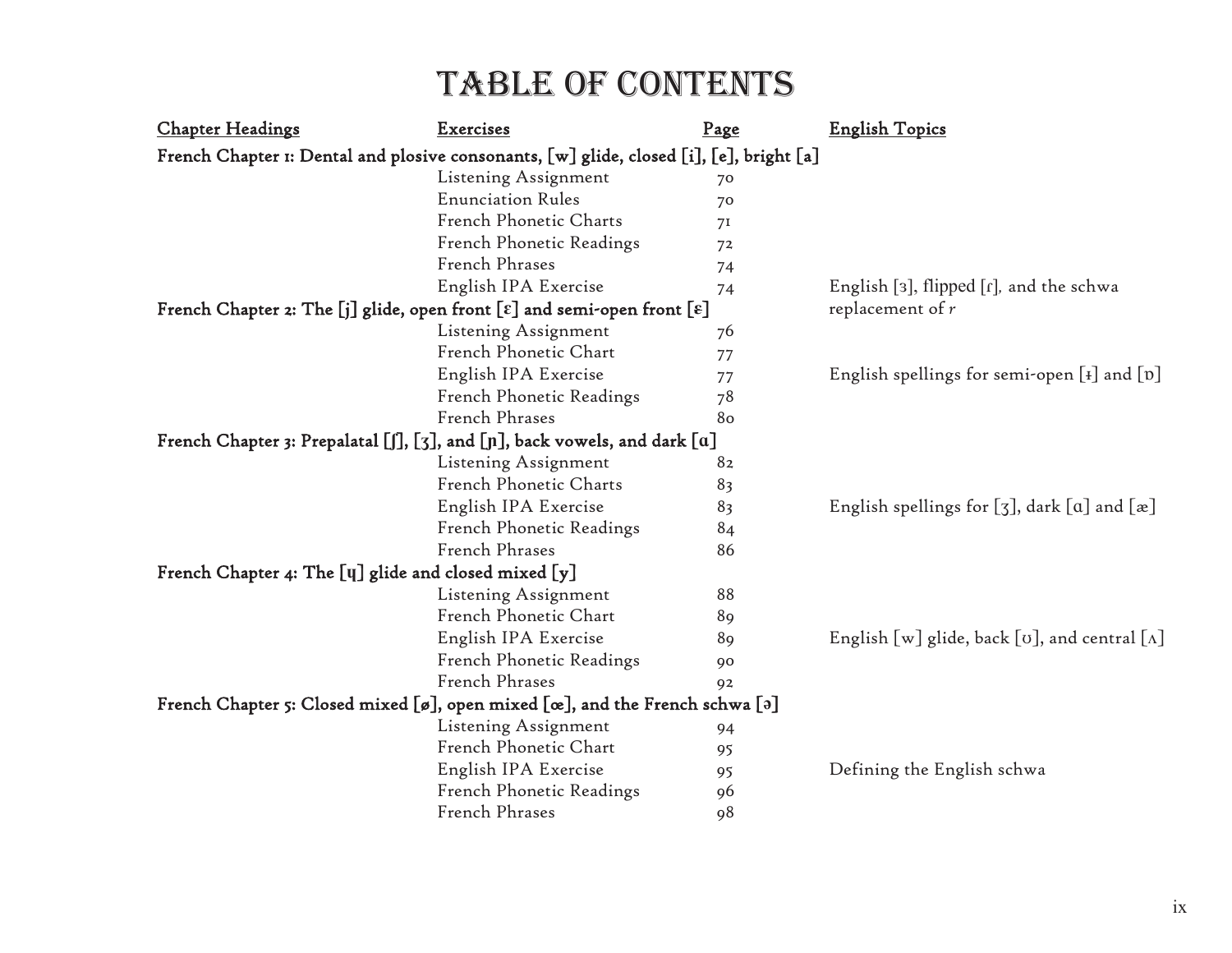| <b>Chapter Headings</b>                                                                             | <b>Exercises</b>                        | Page            | <b>English Topics</b>                            |
|-----------------------------------------------------------------------------------------------------|-----------------------------------------|-----------------|--------------------------------------------------|
| French Chapter 6: Dark nasal [ $\tilde{a}$ ] and closed back nasal [ $\tilde{o}$ ]                  |                                         |                 |                                                  |
|                                                                                                     | Listening Assignment                    | 100             |                                                  |
|                                                                                                     | French Phonetic Chart                   | IOI             | English spellings and transcriptions for initial |
|                                                                                                     | English IPA Exercise                    | IOI             | unstressed syllables                             |
|                                                                                                     | French Phonetic Readings                | 102             |                                                  |
|                                                                                                     | French Phrases                          | 104             |                                                  |
| French Chapter 7: Open front nasal [ $\tilde{\epsilon}$ ] and open mixed nasal [ $\tilde{\alpha}$ ] |                                         |                 |                                                  |
|                                                                                                     | Listening Assignment                    | 10 <sub>0</sub> |                                                  |
|                                                                                                     | French Phonetic Chart                   | 107             |                                                  |
|                                                                                                     | English IPA Exercise                    | IO7             | The forgotten sounds of English                  |
|                                                                                                     | French Phonetic Readings                | 108             |                                                  |
|                                                                                                     | French Phrases                          | IIO             |                                                  |
| Latin Chapter 1: Closed front [i], closed back [u], and dark [a]                                    |                                         |                 |                                                  |
|                                                                                                     | Listening Assignment                    | II2             |                                                  |
|                                                                                                     | <b>Enunciation Rules</b>                | II2             |                                                  |
|                                                                                                     | Latin Phonetic Charts                   | II3             |                                                  |
|                                                                                                     | Latin Phonetic Readings                 | II4             |                                                  |
|                                                                                                     | Latin Phrases                           | 116             |                                                  |
|                                                                                                     | English IPA Exercise                    | II <sub>6</sub> | Review of English single element words           |
| Latin Chapter 2: Open front $[\epsilon]$ and open back $[\mathfrak{z}]$                             |                                         |                 |                                                  |
|                                                                                                     | Listening Assignment                    | 118             |                                                  |
|                                                                                                     | Latin Phonetic Chart                    | <b>II9</b>      |                                                  |
|                                                                                                     | English IPA Exercise                    | <b>II9</b>      | Review of English polysyllabic words             |
|                                                                                                     | Latin Phonetic Readings                 | 120             |                                                  |
|                                                                                                     | Latin Phrases                           | I22             |                                                  |
| <b>Additional English Exercises</b>                                                                 |                                         |                 |                                                  |
|                                                                                                     | Challenging Consonant Clusters          | 124             |                                                  |
|                                                                                                     | Consonant Combinations with th          | 124             |                                                  |
|                                                                                                     | Consonant Combinations with r           | 124             |                                                  |
|                                                                                                     | Linking Within the Phrase               | 125             |                                                  |
|                                                                                                     | Phonetic Transcriptions of Excerpts 126 |                 |                                                  |
| <b>English Art Songs with IPA</b>                                                                   |                                         | 133             |                                                  |
| <b>Summary of English Transcription Rules</b>                                                       |                                         | 139             |                                                  |
| <b>Answer Key</b>                                                                                   |                                         | I4I             |                                                  |
| Bibliography                                                                                        |                                         | 148             |                                                  |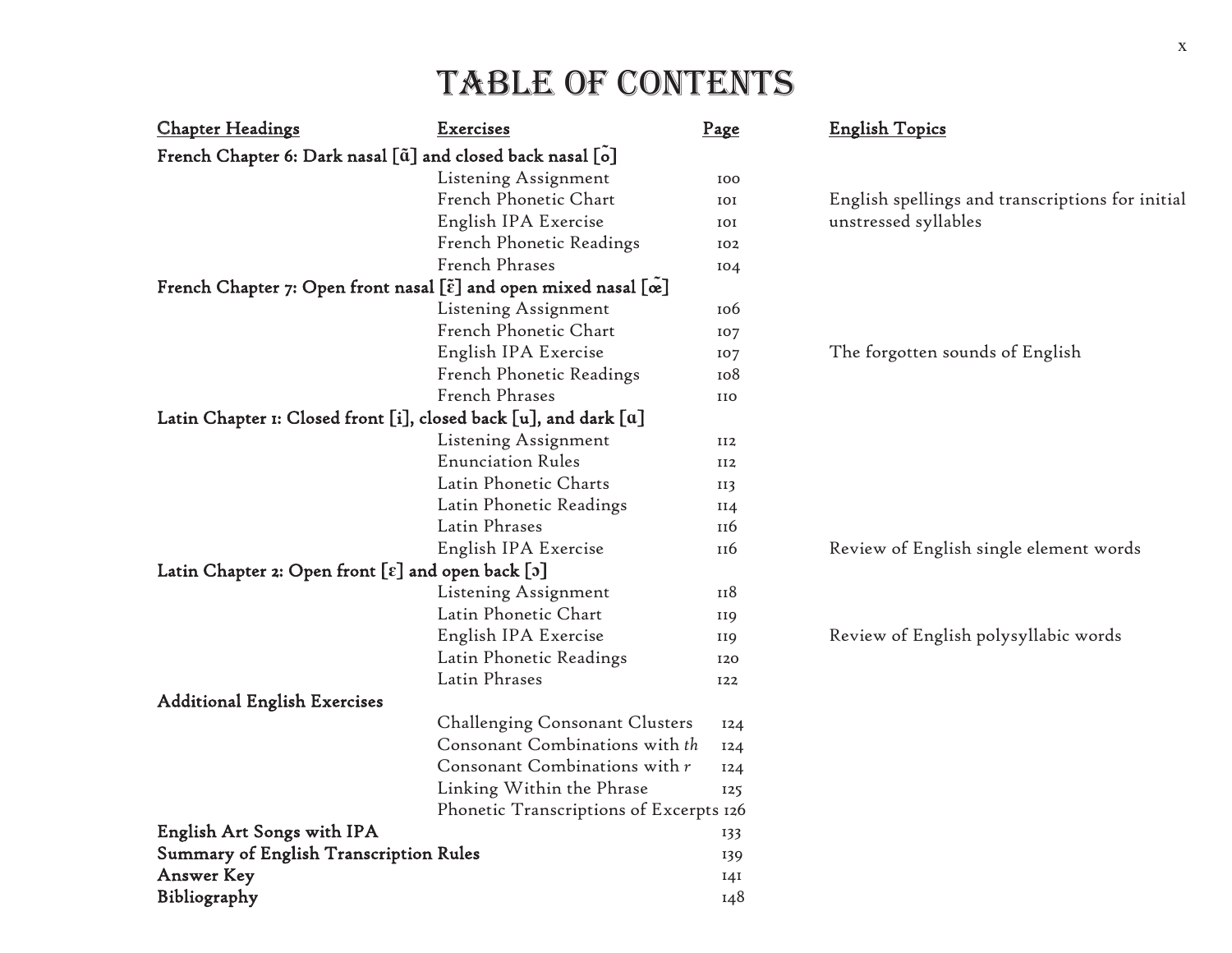# **GERMAN CHAPTER 5** GERMAN DIPHTHONGS ICH-LAUT AND ACH-LAUT

|                                        | Fold here                                                                                                                                                                                                                                                                                                                                                                                                                                                                                                                 |                                                    |                                               |                                    |                         |                                              |                             |
|----------------------------------------|---------------------------------------------------------------------------------------------------------------------------------------------------------------------------------------------------------------------------------------------------------------------------------------------------------------------------------------------------------------------------------------------------------------------------------------------------------------------------------------------------------------------------|----------------------------------------------------|-----------------------------------------------|------------------------------------|-------------------------|----------------------------------------------|-----------------------------|
|                                        |                                                                                                                                                                                                                                                                                                                                                                                                                                                                                                                           |                                                    |                                               | Answer key for page 63             |                         |                                              |                             |
| $[bo \sigma \theta]$<br>$\mathbf{l}$ . | $[\delta i]$                                                                                                                                                                                                                                                                                                                                                                                                                                                                                                              | $\lceil$ 'wiðəd]                                   | $\lceil \theta \text{off} \rangle$            | 7. $\left[\delta \text{am}\right]$ | $\lceil$ sao $\theta$ ] | $[$ ? $\epsilon$ ni $\theta$ <sub>In</sub> ] | [ˈɹɪðəm]                    |
| 2. $[\text{heða}]$                     | $[\,\dot{\text{sup}}\theta]$                                                                                                                                                                                                                                                                                                                                                                                                                                                                                              | $\lceil \theta \circ n \rceil$                     | $\lceil \delta$ ov]                           | 8. $\lceil \text{Jerno0} \rceil$   | $\lceil$ 'faðə]         | $\left[\text{wi}\delta\right]$               | $[step\theta]$              |
| 3.<br>$\lceil$ ðar $\rceil$            | $\lceil \frac{\text{f}}{\text{f}} \times \text{f} \times \text{f} \times \text{f} \times \text{f} \times \text{f} \times \text{f} \times \text{f} \times \text{f} \times \text{f} \times \text{f} \times \text{f} \times \text{f} \times \text{f} \times \text{f} \times \text{f} \times \text{f} \times \text{f} \times \text{f} \times \text{f} \times \text{f} \times \text{f} \times \text{f} \times \text{f} \times \text{f} \times \text{f} \times \text{f} \times \text{f} \times \text{f} \times \text{f} \times$ | $\lceil \dot{\theta} \tilde{\delta} \theta \rceil$ | $\lceil \text{mao}\theta \rceil$              | 9. $[we10]$                        | $\left[\delta$ iz]      | $\lceil$ hiðə]                               | $[$ 'tɛɪkə $\theta$ ]       |
| 4.<br>$[$ [ $\gamma$ ενιπθιη]          | $[\theta if]$                                                                                                                                                                                                                                                                                                                                                                                                                                                                                                             | $\lceil \delta \varepsilon m \rceil$               | $\lceil$ 'no: $\delta$ ən]                    | 10. $\left[\right]$ suðin]         | ['b.selləs]             | $\lceil \theta \text{im} \rceil$             | $[\delta \alpha \sigma]$    |
| 5. $[\text{leðə}]$                     | $\lceil \delta$ ovz $\rceil$                                                                                                                                                                                                                                                                                                                                                                                                                                                                                              | $[ti\theta]$                                       | $\lceil \theta$ aozənd                        | $11.$ [ $\delta$ en]               | [ $kloo\delta$ in]      | $\left[\right]$ ju $\theta$ fəl]             | $[\theta$ <sub>In</sub> ]   |
| 6. $[fs:\theta]$                       | $[$ ' $\theta$ IŋkIŋ]                                                                                                                                                                                                                                                                                                                                                                                                                                                                                                     | $\lceil$ wede                                      | $\lceil \delta \varepsilon \mathbf{I} \rceil$ | $12.$ ['fer $\theta$ fəl]          | [he10]                  | $[\delta$ <sub>IS</sub> $]$                  | $[$ b. $\overrightarrow{a}$ |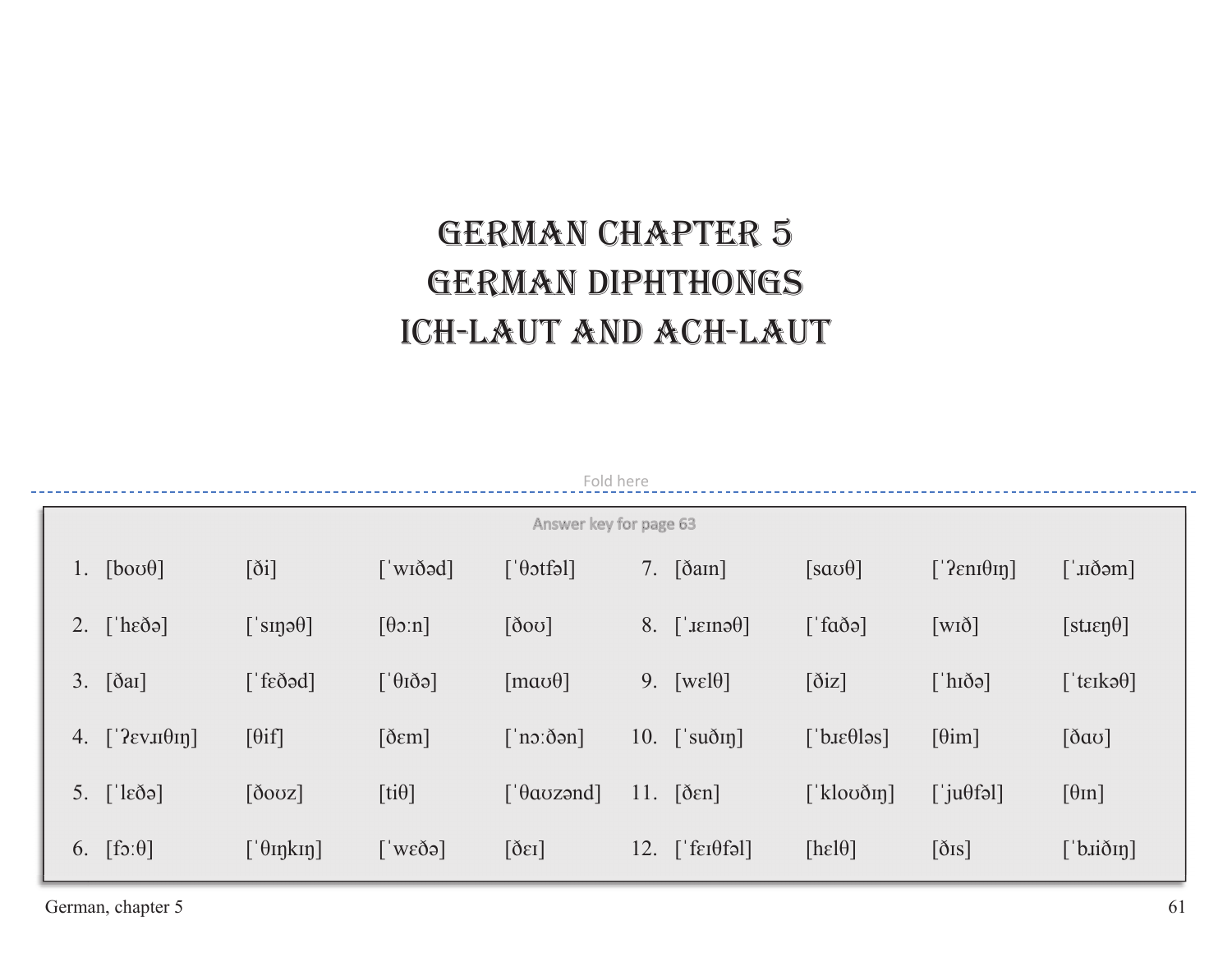#### LISTENING ASSIGNMENT: Art song with a frequent occurrence of diphthongs, [c] and [x]

Richard Strauss (1864–1949) Breit' über mein Haupt, op. 19 no. 2 Adolf Friedrich, Graf von Schack (1815–1894)

Spread over my head your black hair, Breit' über mein Haupt dein schwarzes Haar, [braet '?y:bəʁ maen haopt daen 'fvartsəs ha:r]

bend your face to me. neig' zu mir dein Angesicht, [naek tsu: mi:*v* daen '?angezict]

there pours into my soul so bright and clear da strömt in die Seele so hell und klar [da: ftrø:mt ?in di: 'ze:lə zo: hell ?ont kla:r ]

the light of your eyes. mir deiner Augen Licht.  $\lceil \text{mix} \rceil$  daener '? aloq and ligt  $\lceil \text{mix} \rceil$ 

I desire not the sun's glory from above, Ich will nicht droben der Sonne Pracht,  $\lceil$  ?  $\chi$  vill nict 'dro:ban de:  $\kappa$  'zonna praxt ]

nor the stars' gleaming crown. noch der Sterne leuchtenden Kranz, [nox de: K fterno loger body herants ]

I want only your locks at night ich will nur deiner Locken Nacht  $\lceil$  ?  $\chi$  vill nu: c 'daenak' lokkan naxt ]

and your radiant glance. und deiner Blicke Glanz. [ ?ont 'daenak 'blikka qlants ]

Robert Alexander Schumann (1810-1856) Dichterliebe, Song Cycle, op. 48 Heinrich Heine  $(1797-1856)$ 

#### 7. Ich grolle nicht

I do not complain, though my heart breaks, Ich grolle nicht, und wenn das Herz auch bricht, [  $2\pi$  'grolla nict *Pont* venn das herts *Paox* brict ]

forever lost love! I do not complain. Ewig verlor'nes Lieb! Ich grolle nicht. [' $?$ e:viç fe $\bf{g}'$ lo:məs li:p  $?$ iç 'qrollə niçt]

Although you shine as the diamond's magnificence. Wie du auch strahlst in Diamantenpracht, [vi: du: ?aox ftra: lst ?in dia mantenpraxt ]

no ray pierces the darkness of your heart. Es fällt kein Strahl in deines Herzens Nacht. [ ?es fellt kaen ftro...] ?in 'daenes 'hertsens naxt ]

That I knew long ago. Das weiß ich längst. [ das vaess  $2i$ c lenst ]

I do not complain, though my heart breaks, Ich grolle nicht, und wenn das Herz auch bricht. [  $2\pi$  'grolla nict *P*ont venn das herts *Paox* brict ]

I saw you in a dream, Ich sah dich ja im Traume,  $\lceil$  ? Ice za: dic ja: ? Im 'traome ]

and I saw the night in your heart's room [soul], Und sah die Nacht in deines Herzens Raume. [ ?ont za: di: naxt ?in 'daenos 'hertsons 'raomo ]

and saw the snake that devours your heart, Und sah die Schlang', die dir am Herzen frißt, [ $2$ ont za: di: flan di: di: $y(r)$   $2am$  'hertson frisst ]

I saw, my love, how wretched you are. Ich sah, mein Lieb, wie sehr du elend bist.  $\lceil$   $\frac{2\pi}{2}$  za: maen li:p vi: ze: du: ' $\lceil$ e: lent bist  $\rceil$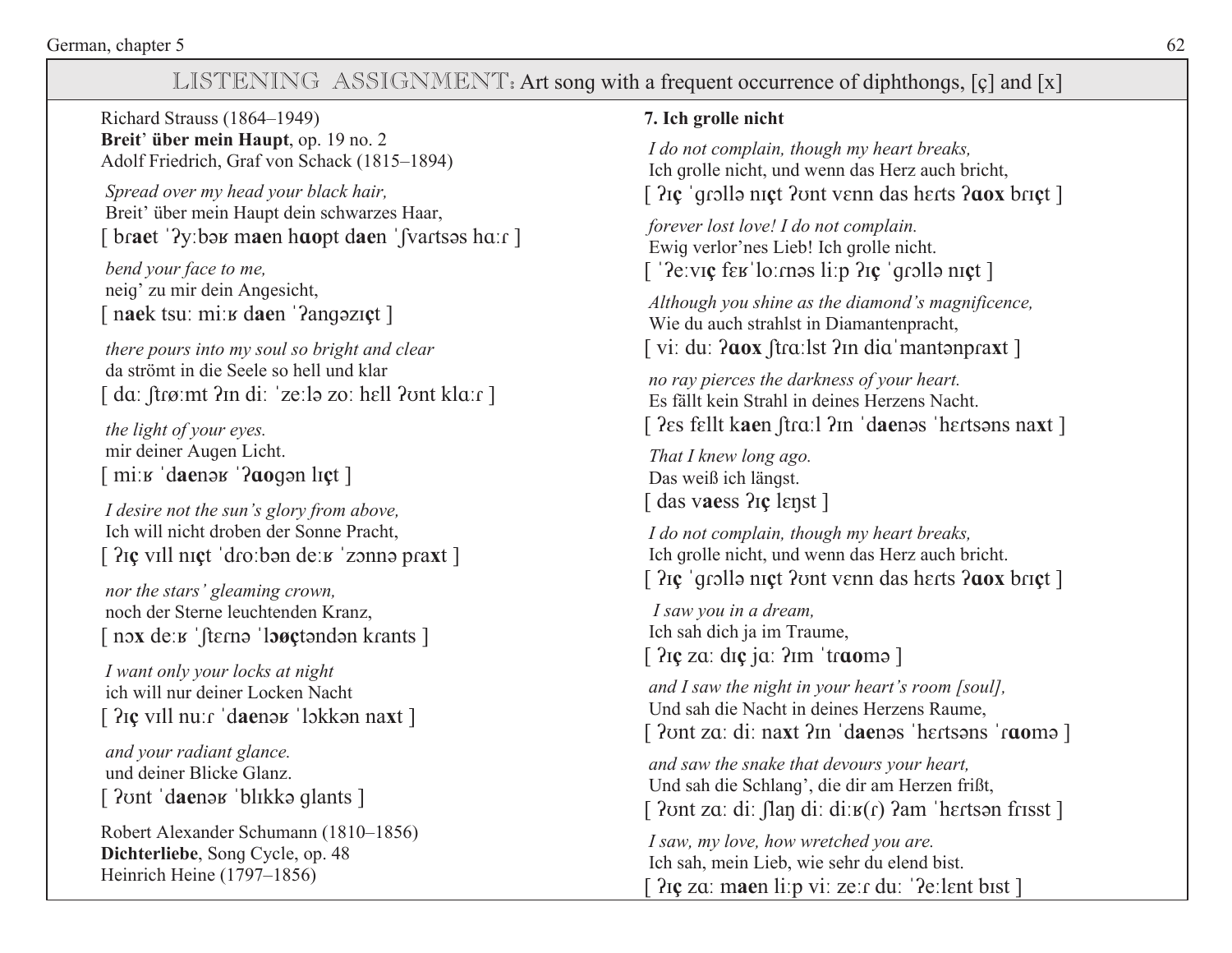## **GERMAN PHONETIC CHART:** German Diphthongs, *ich*-Laut and *ach*-Laut

|                     | <b>CONSONANTS</b> |                        |            |                          |              |              |             |  |  |
|---------------------|-------------------|------------------------|------------|--------------------------|--------------|--------------|-------------|--|--|
| <b>IPA</b>          | Voiced            | Manner of Articulation | Tonque Tip | Sides of Tonque and Arch | Lip Position | Jaw Position | Soft Palate |  |  |
| [g]<br>Prepalatal   | YES / NO          |                        |            |                          |              |              |             |  |  |
| $\bm{[x]}$<br>Velar | YES / NO          |                        |            |                          |              |              |             |  |  |

Refer to the *IPA Handbook for Singers* to complete the following chart

## **ENGLISH IPA EXERCISE:** English dental fricative [ $\delta$ ] and [ $\theta$ ]

The English *th* and German *ch* share the same manner of articulation. The air flow must remain uninterrupted for both. The German *ch* becomes a *k* if the flow of air is stopped. The English *th* becomes a *t* or *d* if the air flow is stopped. A voiced *th* is transcribed with a [ð] symbol. A voiceless *th* is transcribed with a [ș] symbol. Italian, German, and French do not have the *th*  sound. Provide IPA for the following words with *th* spelling. Note: the word with is pronounced with a voiced *th* for lyric diction.

| 1. | both          | the       | withered | thoughtful | 7.  | thine        | south      | anything | rhythm    |
|----|---------------|-----------|----------|------------|-----|--------------|------------|----------|-----------|
| 2. | heather       | singeth   | thorn    | though     | 8.  | raineth      | father     | with     | strength  |
|    | $3.$ thy      | feathered | thither  | mouth      | 9.  | wealth       | these      | hither   | taketh    |
|    | 4. everything | thief     | them     | northern   |     | 10. soothing | breathless | theme    | thou      |
| 5. | leather       | those     | teeth    | thousand   | 11. | then         | clothing   | youthful | thin      |
|    | 6. forth      | thinking  | weather  | they       | 12. | faithful     | health     | this     | breathing |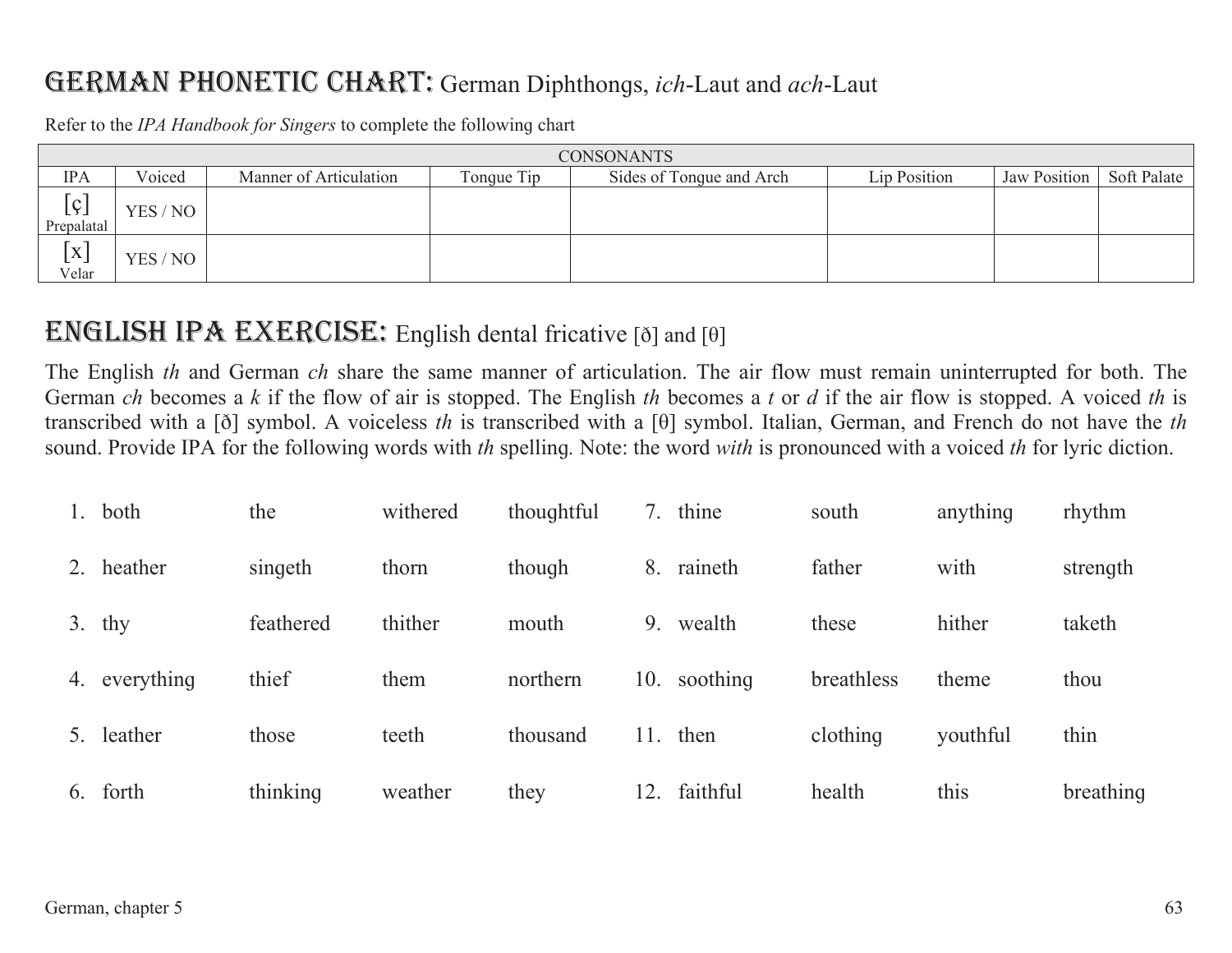# GERMAN PHONETIC READINGS: German Diphthongs, ich-Laut and ach-Laut

| Highlighted Sound                            | #1                                                                     | #2                        | #3                                                                                                                                                                                                                                                                                                                                                                                                                                                                                         | #4                                 | #5                           | #6                                      |
|----------------------------------------------|------------------------------------------------------------------------|---------------------------|--------------------------------------------------------------------------------------------------------------------------------------------------------------------------------------------------------------------------------------------------------------------------------------------------------------------------------------------------------------------------------------------------------------------------------------------------------------------------------------------|------------------------------------|------------------------------|-----------------------------------------|
|                                              | sein/his                                                               | weiß/white                | Zeit/time                                                                                                                                                                                                                                                                                                                                                                                                                                                                                  | mein/mine                          | sei/is                       | kein/none                               |
| [ae]                                         | <b>zaen</b>                                                            | [vaess]                   | [tsaet]                                                                                                                                                                                                                                                                                                                                                                                                                                                                                    | maen                               | [ <i>zae</i> ]               | [kaen]                                  |
|                                              | Blümlein/little flower                                                 | Kindlein/little child     | Schönheit/beauty                                                                                                                                                                                                                                                                                                                                                                                                                                                                           | Vögelein/small bird                | Mägdelein/servant girl       | Heimat/home                             |
| Challenge words                              | ['bly:mlaen]                                                           | ['kintlaen]               | $\lceil$ [ø:nhaet]                                                                                                                                                                                                                                                                                                                                                                                                                                                                         | ['fø:gəlaen]                       | [ˈmɛːkdəlaen]                | 'haemat]                                |
|                                              | schaut/looks                                                           | Baum/tree                 | Tau/dew                                                                                                                                                                                                                                                                                                                                                                                                                                                                                    | Haupt/head                         | kaum/hardly                  | Frau/woman                              |
| $\lceil$ ao]                                 | [faot]                                                                 | $\lceil$ baom $\rceil$    | $\lceil \text{tao} \rceil$                                                                                                                                                                                                                                                                                                                                                                                                                                                                 | [haopt]                            | [kaom]                       | $[$ frao]                               |
|                                              | glauben/to believe                                                     | hinaus/outside            | lauschen/to listen                                                                                                                                                                                                                                                                                                                                                                                                                                                                         | wohlauf/well                       | tausendmal/thousand          | grausam/cruelly                         |
| Challenge words                              | [ˈqlɑobən]                                                             | [hɪˈnɑos]                 | $\lceil$ 'laoson]                                                                                                                                                                                                                                                                                                                                                                                                                                                                          | [vo:1'2aof]                        | [ˈtɑozəntmɑːl]               | $\lceil q \rceil$ and $\lceil q \rceil$ |
|                                              | Freund/friend                                                          | neu/new                   | träumt/dreams                                                                                                                                                                                                                                                                                                                                                                                                                                                                              | Kreuz/cross                        | Beute/prize                  | scheu/shy                               |
| $\lceil 3\varnothing \rceil$                 | $[$ fro $\sigma$ nt $]$                                                | $[n\infty]$               | $[$ troømt $]$                                                                                                                                                                                                                                                                                                                                                                                                                                                                             | [kroøts]                           | $\lceil$ boøtə $\rceil$      | $\lceil \log \rceil$                    |
|                                              | euer/your                                                              | Säugling/baby             | bedeuten/to mean                                                                                                                                                                                                                                                                                                                                                                                                                                                                           | gläubigen/faithful                 | Feuer/fire                   | säuseln/whisper                         |
| Challenge words                              | $\left\lceil \cdot \right\rceil$ эøәк $\left\lceil \cdot \right\rceil$ | $\lceil$ zəøklin $\rceil$ | $\lceil b \circ \text{d} \circ \text{d} \cdot \text{d} \cdot \text{d} \cdot \text{d} \cdot \text{d} \cdot \text{d} \cdot \text{d} \cdot \text{d} \cdot \text{d} \cdot \text{d} \cdot \text{d} \cdot \text{d} \cdot \text{d} \cdot \text{d} \cdot \text{d} \cdot \text{d} \cdot \text{d} \cdot \text{d} \cdot \text{d} \cdot \text{d} \cdot \text{d} \cdot \text{d} \cdot \text{d} \cdot \text{d} \cdot \text{d} \cdot \text{d} \cdot \text{d} \cdot \text{d} \cdot \text{d} \cdot \text{d$ | [ˈglɔøbɪgən]                       | $\lceil$ ' Ѓәøәк]            | $z$ o $\alpha$ zəln $\alpha$            |
|                                              | brach/broke                                                            | Pracht/splendor           | Dach/roof                                                                                                                                                                                                                                                                                                                                                                                                                                                                                  | Nacht/night                        | wach/awake                   | macht/makes                             |
| [ax] [a:x]                                   | [bra:x]                                                                | [praxt]                   | $\lceil \text{dax} \rceil$                                                                                                                                                                                                                                                                                                                                                                                                                                                                 | [naxt]                             | $\lceil \mathrm{vax} \rceil$ | maxt                                    |
|                                              | Schlucht/ravine                                                        | Buch/book                 | Versuchung/temptation                                                                                                                                                                                                                                                                                                                                                                                                                                                                      | Spruch/saying                      | suchen/search                | Fluch/curse                             |
| $\left[$ OX $\right]$ $\left[$ U.X $\right]$ | $\lceil$ floxt                                                         | [bu:x]                    | $[$ fe $\mathbf{g}'$ zu:xon]                                                                                                                                                                                                                                                                                                                                                                                                                                                               | $\left[$ [ $\left[$ prox]          | $\lceil$ 'zu:xən $\rceil$    | [flux]                                  |
|                                              | hoch/high                                                              | qebrochen/broken          | Joch/yoke                                                                                                                                                                                                                                                                                                                                                                                                                                                                                  | Woche/week                         | flocht/twisted               | Tochter/daughter                        |
| $\lceil 0x \rceil$ $\lceil 0x \rceil$        | [ho:x]                                                                 | $[q\infty]$ broxən $]$    | $[i\infty]$                                                                                                                                                                                                                                                                                                                                                                                                                                                                                | $\lceil$ voxa $\rceil$             | $[flx$ t]                    | [ˈtɔxtəʁ]                               |
|                                              | auch/also                                                              | tauchen/to dip            | Hauch/breath                                                                                                                                                                                                                                                                                                                                                                                                                                                                               | Geisterhauch/spirit breath         | Brauch/custom                | jauchzend/cheering                      |
| $\lceil \cos \rceil$                         | $\lceil$ ? $\alpha$ ox $\rceil$                                        | [ˈtɑoxən]                 | [haox]                                                                                                                                                                                                                                                                                                                                                                                                                                                                                     | ['qaestəʁhɑox]                     | $[$ braox $]$                | [ $'$ jaoxtsont]                        |
|                                              | mich/me                                                                | flicht/twists             | sich/itself                                                                                                                                                                                                                                                                                                                                                                                                                                                                                | dich/you                           | sticht/stings                | brich/break                             |
| $[\mathrm{I}\mathrm{C}]$                     | $\lceil$ mic $\rceil$                                                  | [flict]                   | $ ZI\varphi $                                                                                                                                                                                                                                                                                                                                                                                                                                                                              | $\lceil \text{dic} \rceil$         | $[$ ftict]                   | [brq]                                   |
|                                              | endlich/at last                                                        | ruhig/calmly              | glücklich/lucky                                                                                                                                                                                                                                                                                                                                                                                                                                                                            | selig/blessed                      | lustig/merrily               | freudig/joyfully                        |
| Challenge words                              | $\lceil$ '? Entlic                                                     | $\lceil$ 'ru: $\iota$ c]  | ['qlykklıç]                                                                                                                                                                                                                                                                                                                                                                                                                                                                                | $\lceil$ 'ze:lɪç]                  | $\lceil$ 'lostiç]            | $\lceil \cdot \rceil$                   |
|                                              | fechten/to fence                                                       | Allmächtige/Almighty      | Becher/cup                                                                                                                                                                                                                                                                                                                                                                                                                                                                                 | nächsten/next                      | rechts/right                 | lächelt/smiles                          |
| $[\epsilon \varsigma]$                       | [ˈfɛçtən]                                                              | $[2all'm$ eçtigə $]$      | $[\n  ]$ b $\epsilon$ cər $]$                                                                                                                                                                                                                                                                                                                                                                                                                                                              | ['n $\epsilon$ cstən]              | $[{\text{refs}}]$            | $[\ ]$ eçəlt]                           |
|                                              | reich/rich                                                             | Zeichen/mark              | weich/soft                                                                                                                                                                                                                                                                                                                                                                                                                                                                                 | leicht/easy                        | bleich/pale                  | Eiche/oak                               |
| [aeç]                                        | $\lceil \text{raec} \rceil$                                            | $\lceil$ tsaeçən          | vaeç                                                                                                                                                                                                                                                                                                                                                                                                                                                                                       | $\lceil$ laect                     | $\lceil \text{black} \rceil$ | $\lceil$ '?aeçə]                        |
|                                              | Sprüche/sayings                                                        | Tücher/cloths             | schüchtern/shy                                                                                                                                                                                                                                                                                                                                                                                                                                                                             | möchte/would like to               | Früchten/fruits              | höchste/highest                         |
| Mixed v. $+$ [ç]                             | $\lceil$ [pryçə]                                                       | $\lceil$ 'ty:çəʁ]         | $\lceil \cdot \rceil$ Yçtə $\mathsf{Bn}$                                                                                                                                                                                                                                                                                                                                                                                                                                                   | $\lceil \cdot \text{mocto} \rceil$ | [ˈfɾʏçtən]                   | $[\n]$ hø: $\c{c}$ stə]                 |
|                                              | leuchten/to shine                                                      | däucht/seemed             | räuchern/to smoke                                                                                                                                                                                                                                                                                                                                                                                                                                                                          | euch/you                           | keuchen/to qasp              | scheuchen/to shoo                       |
| $ 300\rangle$                                | ˈlɔøçtən]                                                              | [doget]                   | r                                                                                                                                                                                                                                                                                                                                                                                                                                                                                          | [200c]                             | $'koq$ cən]                  | $\lceil$ docən $\rceil$                 |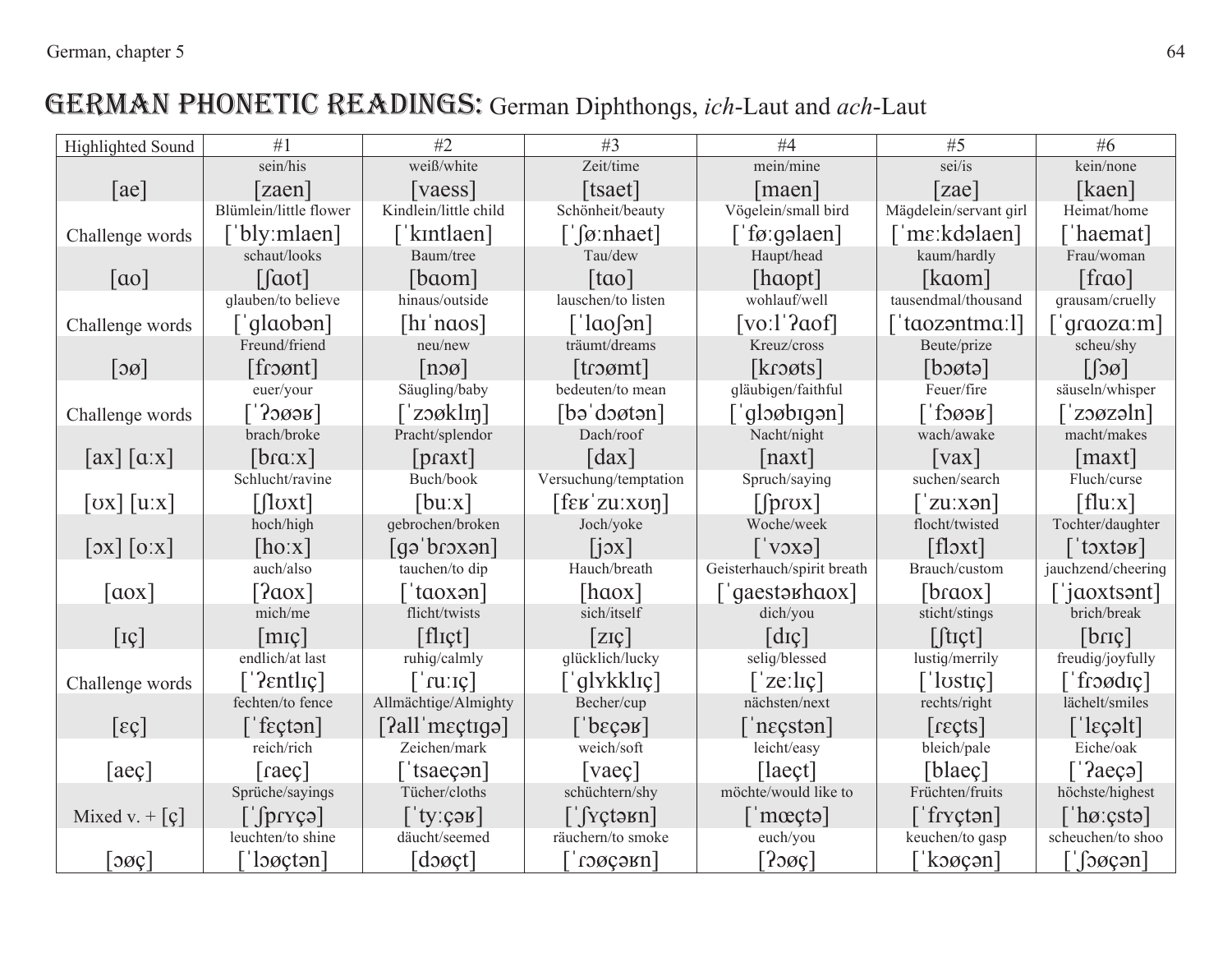# GERMAN PHONETIC READINGS: German Diphthongs, ich-Laut and ach-Laut

| Highlighted Sound                                              | #7                               | #8                               | #9                                 | #10                                                             | #11                         | #12                                                          |
|----------------------------------------------------------------|----------------------------------|----------------------------------|------------------------------------|-----------------------------------------------------------------|-----------------------------|--------------------------------------------------------------|
|                                                                | zwei/two                         | nein/no                          | bei/with                           | dein/your                                                       | weit/far                    | ein/a                                                        |
| ae                                                             | [tsvae]                          | naen                             | [bae]                              | [daen]                                                          | vaet                        | [?aen]                                                       |
|                                                                | Kämmerlein/little room           | Sternlein/little star            | Einsamkeit/isolation               | Röslein/little rose                                             | Sonnenschein/sunshine       | Schwesterlein/little sister                                  |
| Challenge words                                                | ˈˈkɛmməʁlaen]                    | [[fternlaen]                     | '?aenza:mkaet]                     | `røːslaen]                                                      | $\lceil$ 'zonnən salam      | [ˈʃvɛstəʁlaen]                                               |
|                                                                | Braut/bride                      | Haus/house                       | Lauf/run                           | Traum/dream                                                     | blau/blue                   | laut/loud                                                    |
| $\lceil$ ao]                                                   | [braot]                          | [haos]                           | $\lceil$ laof]                     | $[$ traom $]$                                                   | $[b]$ ao]                   | $\lceil$ laot $\rceil$                                       |
|                                                                | Augen/eyes                       | vertraut/familiar                | draußen/outside                    | hinauf/up                                                       | rauschen/to rush            | aufwärts/upward                                              |
| Challenge words                                                | $\lceil \text{2aogon} \rceil$    | [feʁ'traot]                      | ['draossən]                        | $[hi'naof]$                                                     | $\lceil \text{ne} \rceil$   | ''?aofverts]                                                 |
|                                                                | Heute/today                      | Reue/regret                      | Freude/joy                         | streut/strews                                                   | treu/true                   | beugt/bends                                                  |
| $\lceil 3\emptyset \rceil$                                     | [host]                           | $\lceil \cos \frac{1}{2} \rceil$ | [fn]                               | $[$ froøt]                                                      | $ t \cos $                  | [box]                                                        |
|                                                                | zerstreut/scatters               | Bräutigam/bridegroom             | Träume/dreams                      | Freundschaft/friendship                                         | Bäume/trees                 | Seufzer/sigh                                                 |
| Challenge words                                                | $[$ ts $\epsilon$ k $]$ froøt]   | 'broøtiqam]                      | [ˈtɾɔømə]                          | ['froøntsaft]                                                   | [ˈbɔømə]                    | $z$ ooftsə $\mathbf{F}$                                      |
|                                                                | Fach/subject                     | lacht/laughs                     | Bach/brook                         | sacht/gentle                                                    | nach/after                  | sprach/spoke                                                 |
| [ax] [a:x]                                                     | $\lceil \text{fax} \rceil$       | $\lceil$ laxt]                   | $\lceil$ bax $\rceil$              | [zaxt]                                                          | $\lfloor n a x \rfloor$     | $[$ f $prax$ $]$                                             |
|                                                                | Buchstaben/letters               | wuchert/grows fast               | ruchlos/profane                    | Frucht/fruit                                                    | Sehnsucht/longing           | verruchte/despicable                                         |
| $\left[\text{ox}\right]\left[\text{u}:\text{x}\right]$         | 'buːxftaːbən]                    | [ˈvuːxəʁt]                       | ['ruːxloːs]                        | [froxt]                                                         | 'ze:nzoxt]                  | $[$ f $\epsilon$ K $^{\prime}$ ru $^{\prime}$ xtə $\epsilon$ |
|                                                                | dennoch/nevertheless             | pochet/pound                     | Knochen/bones                      | doch/however                                                    | Hochland/high country       | noch/still                                                   |
| $\left[ \text{ox} \right]$ $\left[ \text{o} \text{.x} \right]$ | denn                             | $[$ pox $\mathsf{at}$            | [ˈknɔxən]                          | $\lceil d \circ x \rceil$                                       | ['hoːxlant]                 | $[n\infty]$                                                  |
|                                                                | Rauch/smoke                      | Rosenstrauch/rose bush           | Bauch/belly                        | Abendhauch/evening breeze                                       | Strauch/bush                | brauchen/to need                                             |
| $\lceil a \cdot x \rceil$                                      | $\lfloor \text{rox} \rfloor$     | $[{\text{ro:zen}]}$              | $\lceil$ baox $\rceil$             | $\lceil$ '?a:bənthaox]                                          | $[$ fraox]                  | 'braoxən]                                                    |
|                                                                | schlich/crept                    | nicht/not                        | wich/yielded                       | sprich/speak                                                    | ich/I                       | Licht/light                                                  |
| $[\mathrm{I}\mathrm{\c{C}}]$                                   | $\lceil \ln \cceil$              | [n <sub>I</sub> ct]              | $ V_{\rm IC} $                     | $\lceil$ priç $\rceil$                                          | [2]                         | [let]                                                        |
|                                                                | Gesicht/face                     | ewig/eternal                     | mächtig/powerfully                 | plötzlich/suddenly                                              | König/king                  | fröhlich/merrily                                             |
| Challenge words                                                | $\lceil$ gə ziçt $\rceil$        | $\lceil$ '?eːvɪç]                | $\lceil \cdot \text{msetq} \rceil$ | ['plœtslɪç]                                                     | [' $k\varnothing$ :nic]     | $\lceil$ frø:liç]                                            |
|                                                                | Bächlein/little brook            | sprechen/to speak                | Nächte/nights                      | brechen/break                                                   | Wächter/guard               | Knecht/farmhand                                              |
| $[\epsilon \varsigma]$                                         | 'bɛçlaen]                        | $\lceil$ [preçən]                | $\lceil$ 'n $\epsilon$ ctə]        | $'$ br $\epsilon$ cən $\overline{\phantom{a}}$                  | $\lceil$ veçtək]            | [ $knect$ ]                                                  |
|                                                                | vielleicht/perhaps               | Teich/pond                       | Streich/trick                      | reicht/reaches                                                  | qleich/same                 | schleicht/sneaks                                             |
| [aeç]                                                          | $\lceil \text{fil} \rceil$ laect | [taeç $\vert$ ]                  | $[$ fraec $]$                      | raect]                                                          | [qlaeç]                     | $\lceil$ [laect]                                             |
|                                                                | Töchter/daughters                | Röcheln/to rattle                | flüchtig/fleeting                  | nüchtern/sober                                                  | Bücher/books                | Psyche/psyche                                                |
| Mixed v. $\lceil \varphi \rceil$                               | $\lceil$ tœçtə $\kappa$ ]        | $rac{1}{\alpha}$                 | $\lceil$ 'flyçtiç]                 | $\lceil n \times \text{t} \cdot \text{b} \cdot \text{b} \rceil$ | [ˈbyːçəʁ]                   | $[\n]$ psy:çə]                                               |
|                                                                | Heuchler/hypocrite               | verscheuchen/chase away          | Gesträuche/shrubs                  | feuchten/moisten                                                | sträucheln/stumble          | bäuchlings/face down                                         |
| $  \log  $                                                     | $^\prime$ hoøçlə $\rm{B}^\prime$ | [fɛʁˈʃɔøçən]                     | $\lceil \text{eg}(t) \rceil$       | $'$ foøçtən $]$                                                 | $\lceil$ ftroøçəln $\rceil$ | $\log_{\rm g}$                                               |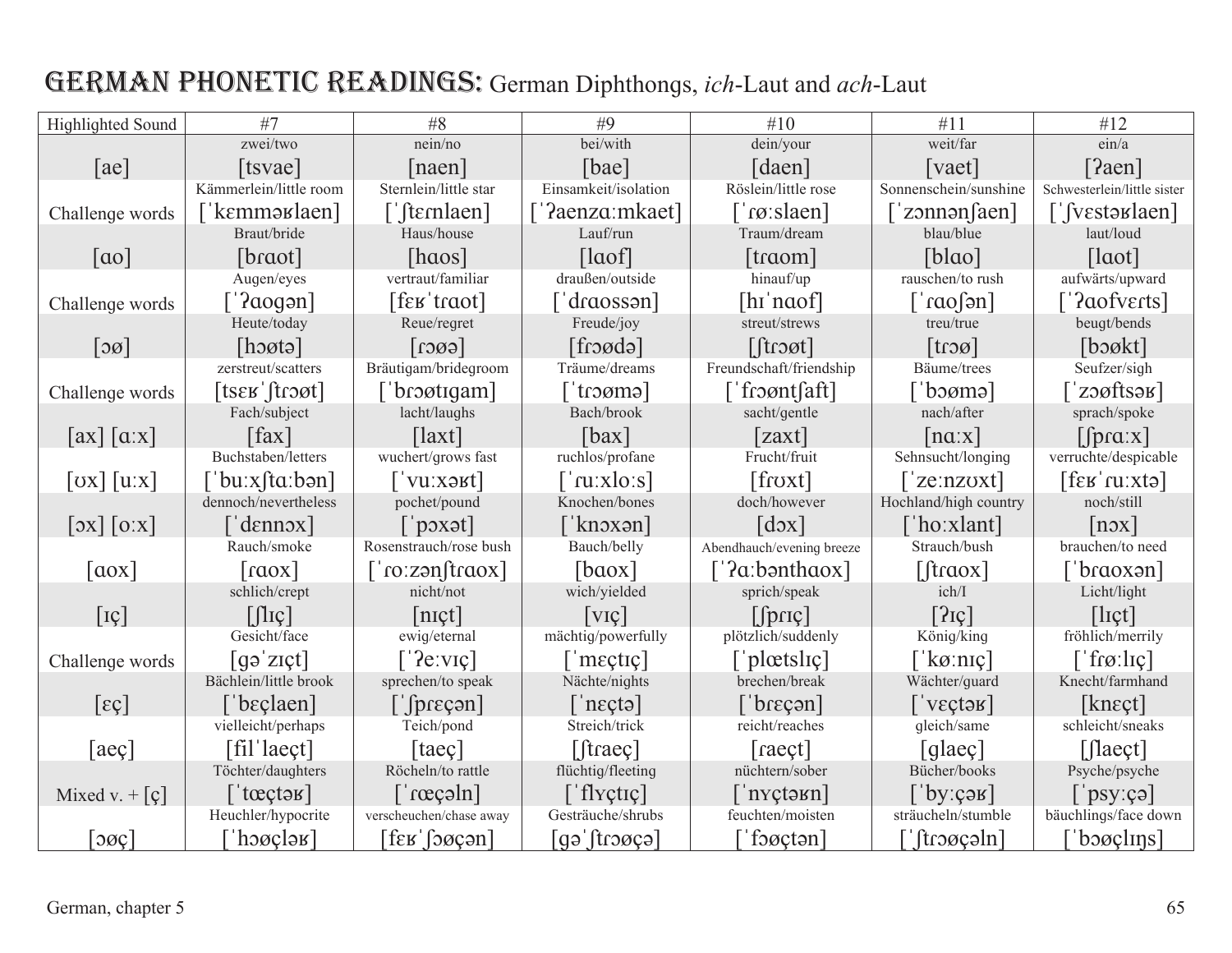## GERMAN PHRASES: German Diphthongs, *ich*-Laut and *ach*-Laut

Intone the following:

| [ae]                       | 1. Little rose spoke: I prick you,<br>Röslein sprach: Ich steche dich,<br>$\lceil$ 'rø:slaen fpr $\alpha$ :x ? $\iota$ ce 'fteçə d $\iota$ ce'                             | ae                         | 4. I want once more to look back,<br>Möcht' ich noch einmal rückwärts seh'n,<br>[ moect ?ic nox '?aenma:1 'rykkverts ze:n ]                     |
|----------------------------|----------------------------------------------------------------------------------------------------------------------------------------------------------------------------|----------------------------|-------------------------------------------------------------------------------------------------------------------------------------------------|
| $\lceil$ ao $\rceil$       | Also they were, for you and me<br>Auch waren sie für dich und mich<br>[ <i>Paox</i> 'va: ron zi: fy: k diç <i>Pont</i> miç ]                                               | $\lceil$ ao]               | and also then must I hesitate.<br>Und auch da noch muß ich schwanken.<br>[ ?ont ?aox da: nox moss ?iç 'fvankon ]                                |
| $\lceil 3\emptyset \rceil$ | hear me still sigh: today,<br>Hörte mich noch seufzen: heut,<br>$[$ 'hø: $rt$ ə mıç nəx 'zə $\sigma$ ftsən hə $\sigma$ t]                                                  | $\lceil 3\emptyset \rceil$ | kindly by the starry night<br>freundlich die gestirnte Nacht<br>[ 'from tlic di: go' furnto naxt ]                                              |
| [ae]                       | 2. I awake and cry bitterly.<br>Ich erwach und weine bitterlich.<br>[ ?iç ?eʁ vax ?ont 'vaenə 'bittəʁliç ]                                                                 | [ae]                       | 5. and I know not when it is night.<br>Und ich weiß nicht, wann es nachtet.<br>[ ?ont ?ic vaess nict vann ?es 'naxtat ]                         |
| ao                         | It reveals no roof, no yard, no house,<br>Es dringt kein Dach, nicht Hof noch Haus,<br>[ ?es drint kaen dax nict ho:f nox haos ]                                           | ao                         | Jubilant am I, I could shout,<br>Jauchzen möcht' ich, möchte weinen,<br>$\lceil$ 'jaoxtson mύt ? $\iota$ c 'mύto 'vaenon ]                      |
| [30]                       | Comfort I sought from you,<br>Linderung sucht ich bei euch,<br>['lindəron zu: xt ?iç bae ? $\log$ ]                                                                        | $\lceil 3\emptyset \rceil$ | I will tell you what makes me hurt,<br>Sag' Euch an, was krank mich macht,<br>$\lceil$ za: $k(g)$ ? <b>300</b> ; ?an vas kraņk miç maxt ]       |
| ae                         | 3. make me joyful, I who weep,<br>Mach mich fröhlich, der ich weine,<br>$\lceil \max \text{mig }$ frø:lig de: $\mathbf{g}(r)$ ?ig 'vaens $\lceil \text{max }$              | [a <sub>e</sub> ]          | 6. a joyful wedding is made,<br>Fröhliche Hochzeit macht,<br>['frø:lɪçə 'hoxtsaet maxt]                                                         |
| $[\alpha o]$               | And ah! I cannot believe it,<br>Und ach! ich kann es nicht glauben,<br>[ ?ont ?ax ?iç kann ?es niçt 'glaoban ]                                                             | $\lceil$ ao]               | and though she looks not out for me,<br>Und schaut sie auch nach mir nicht aus,<br>[ $2$ ont faot zi: $2a$ ox na: x mi: $\kappa$ nigt $2a$ os ] |
| 30                         | So you spoke, sweetheart, today to me.<br>So sprachst du, Liebchen, heut zu mir;<br>zo: $\int \frac{\rho}{\alpha} x s t \, du$ : 'li: $\rho \rho$ on host tsu: mi: $\nu$ ] | $\lfloor$ oø $\rfloor$     | which last night in her open little bedroom<br>Die heute Nacht im offnen Stübchen<br>[di: hooto naxt ?im '?offnon 'fty:pcon ]                   |
|                            |                                                                                                                                                                            |                            |                                                                                                                                                 |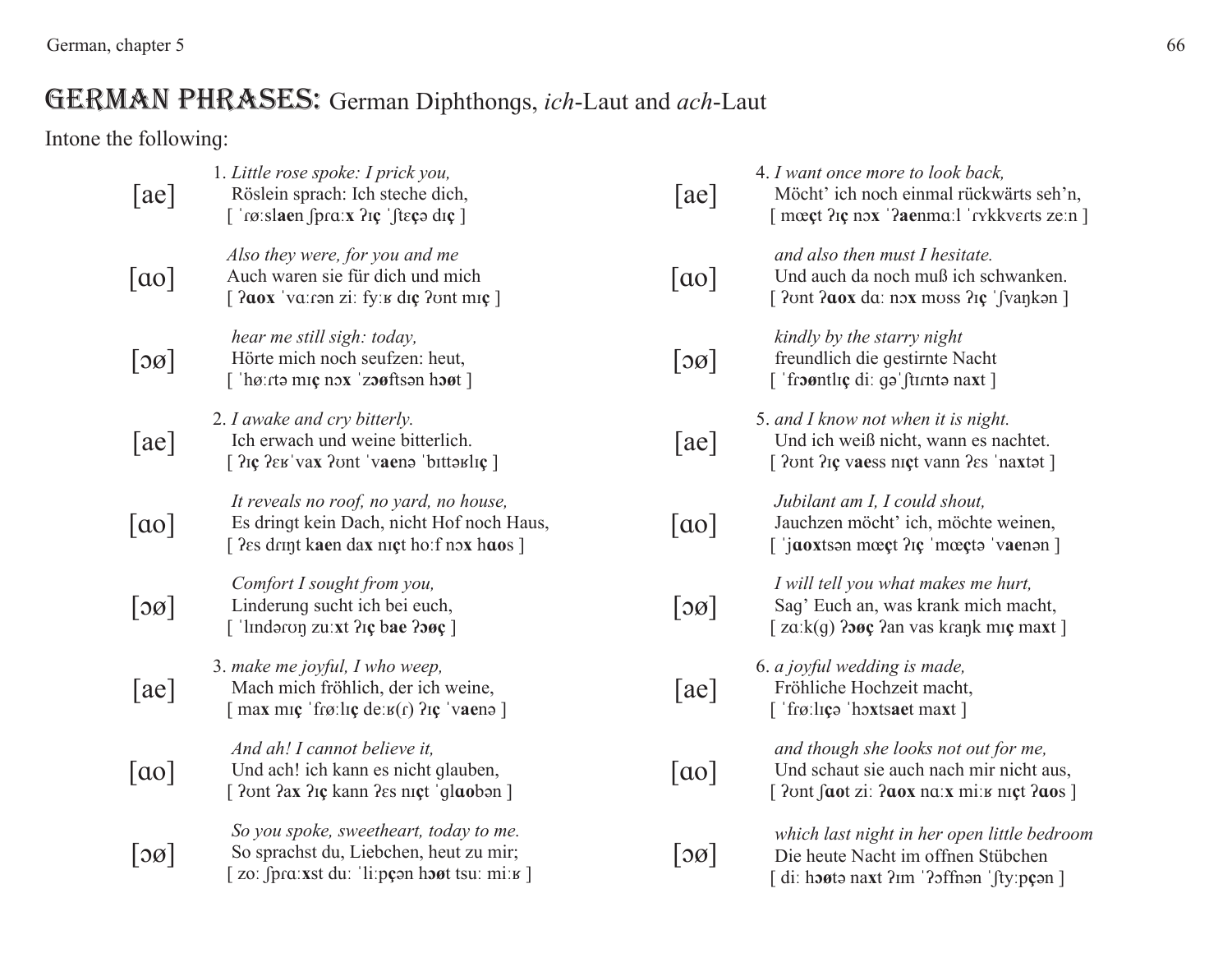# GERMAN PHRASES: German Diphthongs, ich-Laut and ach-Laut

Intone the following:

| [ae]         | 7. ah, I cannot reach her,<br>Ach, ich kann es nicht erreichen,<br>[ ?ax ?iç kann ?es niçt ?eʁ 'raeçon ]                                                                         | [ae]                       | 10. so that I may daily act according to Your will.<br>Mich täglich tun nach deinem Wohlgefallen;<br>[ miç 'tɛːklɪç tuːn nɑːx 'daenəm 'voːlgəfallən ]                            |
|--------------|----------------------------------------------------------------------------------------------------------------------------------------------------------------------------------|----------------------------|----------------------------------------------------------------------------------------------------------------------------------------------------------------------------------|
| ao           | make me ever again young!<br>Macht mich auf ewig wieder jung!<br>$\lceil \text{maxt mr } 2 \text{cof } 2e$ : vi: day jun $\lceil \text{maxt mr } 2 \text{cof } 2e$ : vi: day jun | $\lceil$ ao]               | that I can make my way.<br>Daß ich auf den Weg mich mache.<br>[dass ?iç ?aof de:n ve:k miç 'maxə ]                                                                               |
| $\log$       | I must also daily pass<br>Ich mußt' auch heute wandern<br>[ $2i$ c musst $2aox$ 'hosta 'vandarn]                                                                                 | $\lceil 3\emptyset \rceil$ | it seemed to me that I was still dreaming,<br>Mir war's, ich träume noch immer,<br>$\lceil \text{mix} \times \text{vars} \rceil$ $\lceil \text{trans} \times \text{vars} \rceil$ |
| [ae]         | 8. and under your roof I kept watch.<br>Als unter deinem Dach ich Wache hielt.<br>[ ?als '?ontax 'daenam dax ?iç 'vaxa hi:lt ]                                                   | [ae]                       | 11. and gives no heed to the violet,<br>Und nicht in acht das Veilchen nahm,<br>[ ?ont nict ?in ?axt das 'faelcon no.m ]                                                         |
| $\lceil$ ao] | I must stumble, I must stagger.<br>Muß ich straucheln, muß ich schwanken.<br>[ moss ?iç 'ftraoxaln moss ?iç 'fvankan ]                                                           | $\lceil$ ao $\rceil$       | I would not have at sunlight broken my word,<br>Ich bräch's auch nicht beim Sonnenlicht,<br>[ ?iç bre: çs aox niçt baem 'zonnənliçt]                                             |
| 30           | nor the stars' gleaming crown,<br>noch der Sterne leuchtenden Kranz,<br>$\lceil$ nox de: $\kappa$ 'fterna 'logetandan krants $\lceil$                                            | $\lceil 30 \rceil$         | since your curse has taken my sleep.<br>Da dein Fluch den Schlaf mir scheuchte.<br>$\lceil$ da: daen flu:x de:n fla:f mi: $\kappa$ 'fogeto $\lceil$                              |
| ae           | 9. neither by day, nor by night,<br>Nicht bei Tag, noch bei Nacht,<br>[ nict bae to:k nox bae naxt ]                                                                             | [ae]                       | 12. How could I be cheerful and even laugh<br>Wie soll ich fröhlich sein und lachen gar,<br>[vi: zoll ?iç 'frø:liç zaen ?ont 'laxon ga:r ]                                       |
| ao           | I woke up and I cried<br>Ich wachte auf, und ich weinte<br>$[$ $2i\mathfrak{c}$ 'vaxta $2\mathfrak{a}$ of $2\mathfrak{c}$ and $2i\mathfrak{c}$ 'vaenta $]$                       | $\lceil$ ao]               | I woke up and ever since<br>Ich wachte auf, und noch immer<br>$[$ $2$ Ic 'vaxtə $2$ aof $2$ ont nox ' $2$ Immə $\le$ ]                                                           |
| 30           | Fly, nightingale, into the green darkness<br>Fleuch, Nachtigall, in grüne Finsternisse,<br>[flooç 'naxtıgall ?m 'gry:nə 'finstəʁnɪssə]                                           | 30                         | and I dream by day and night<br>Und ich träum bei Tag und Nacht<br>[ ?ont ? iç troøm bae to: k ?ont naxt ]                                                                       |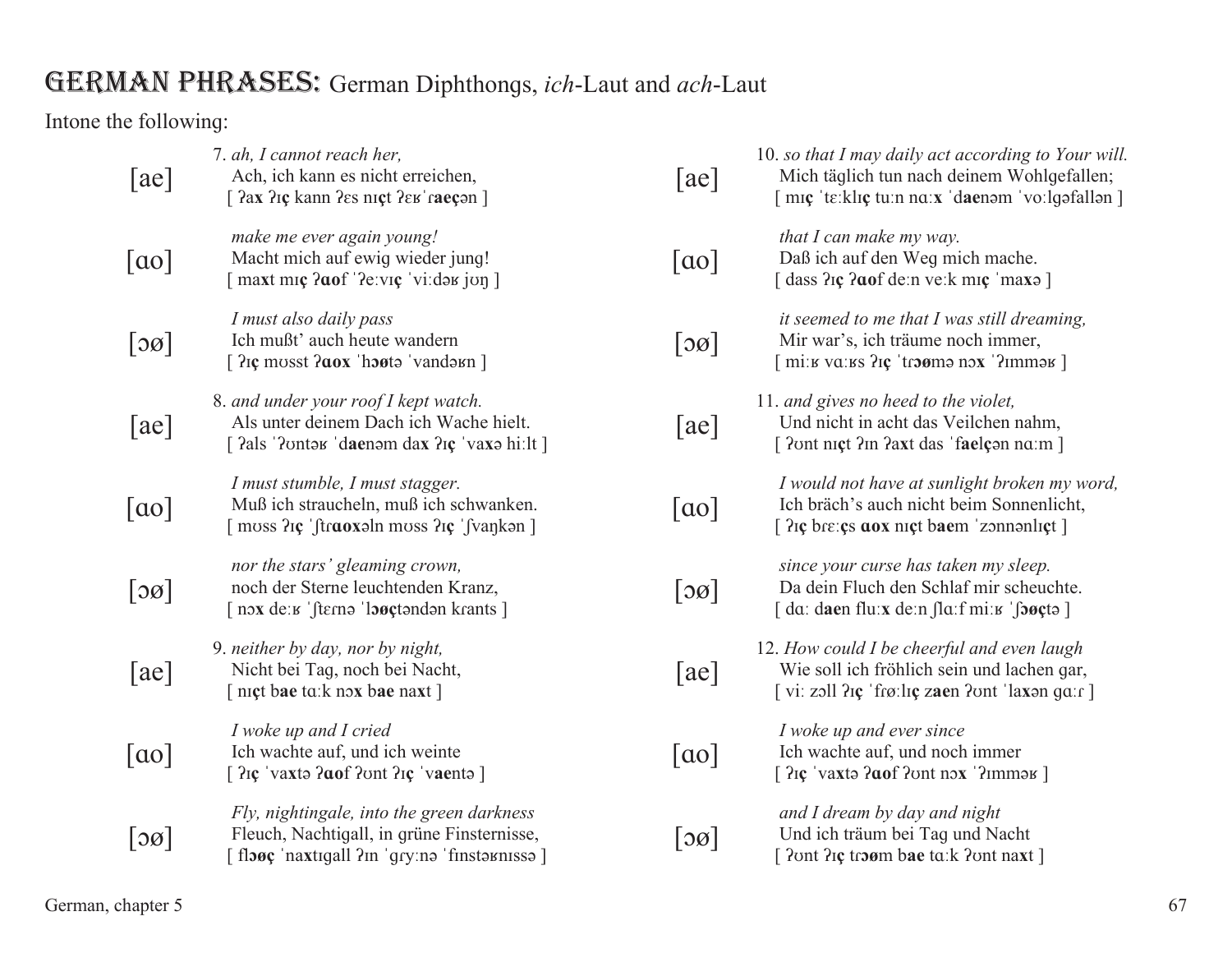#### the German, chapter 5 and the state of  $\sim 68$

# ENGLISH IPA REVIEW

Transcribe the following American art song using the symbols introduced in preceding chapters. An open vowel transcription of diphthongs is recommended for formal American English (Marshall, p. 167). Intervocalic  $r$  within the phrase is transcribed with a flipped  $[(r)]$  but may be articulated with a quick vowel [ $\kappa$ ]. Purpose: the flipped *r* transcription reminds the singer to treat postvocalic *r* with care, while the German vowel *r* pronunciation helps the singer avoid the negative affect that a retroflex tonque would have upon a preceding vowel. A light qlottal stop before the following initial vowel word would allow r to be dropped without distorting the text (see first line). All other glottal stops that precede weak words within the phrase should be omitted. Weak words are transcribed with a schwa to indicate their weakened vowel quality. Weak words are listed on paqe 140.

Read the answer key first, fold it back to conceal the answers, then provide IPA below.

|                                                                | Answer key                                                                     |                                                                        |
|----------------------------------------------------------------|--------------------------------------------------------------------------------|------------------------------------------------------------------------|
| [huz wodz $\delta$ iz $a(r)$ ? as $\theta$ ink as nov]         | $[$ ta stap wið aut a 'fa: mhaus nia $]$                                       | $[\delta i]$ '?ovnli ' $\Delta \delta \rho$ savndz $\delta \rho$ swip] |
| [hiz haos iz in $\delta$ ə 'vilədz $\delta$ ov]                | [bɪ'twin ðə wodz ənd 'fioozən lɛɪk]                                            | $[$ av $'$ izi wind and $'da$ on $f$ leik $]$                          |
| [hi wil not si mi 'stapin hia]                                 | $\delta$ da: kəst ?ivnin əv $\delta$ ə jiə                                     | $\delta$ wodz a 'lavli da: k and dip]                                  |
| [tə wat $\int$ hiz wodz fil $\Delta p$ wið snov]               | $\left[\right]$ hi givz hiz 'ha:nəs belz ə $\left[\right]$ eik $\left[\right]$ | [bət at həv $'$ p. Jamisəz tə kip]                                     |
| $\lceil \text{ma} \rceil$ litel ho:s most $\theta$ ink it kwio | $[$ ta ask if $\delta \epsilon$ a $(r)$ ? iz sam mis 'teik]                    | [ $\alpha$ ] [and mailz ta gov bi foa $(r)$ ?ai slip                   |

Fold here

#### **Stopping by Woods on a Snowy Evening** (Robert Frost poem set by John Duke)

Whose woods these are I think I know. His house is in the village though;

He will not see me stopping here

To watch his woods fill up with snow.

 $\Lambda$ 

My little horse must think it queer

To stop without a farmhouse near

Between the woods and frozen lake

The darkest evening of the year.

He gives his harness bells a shake

To ask if there is some mistake. $\Lambda$ The only other sound's the sweep  $\Lambda$ Of easy wind and downy flake.

The woods are lovely, dark and deep.

But I have promises to keep,

And miles to go before I sleep.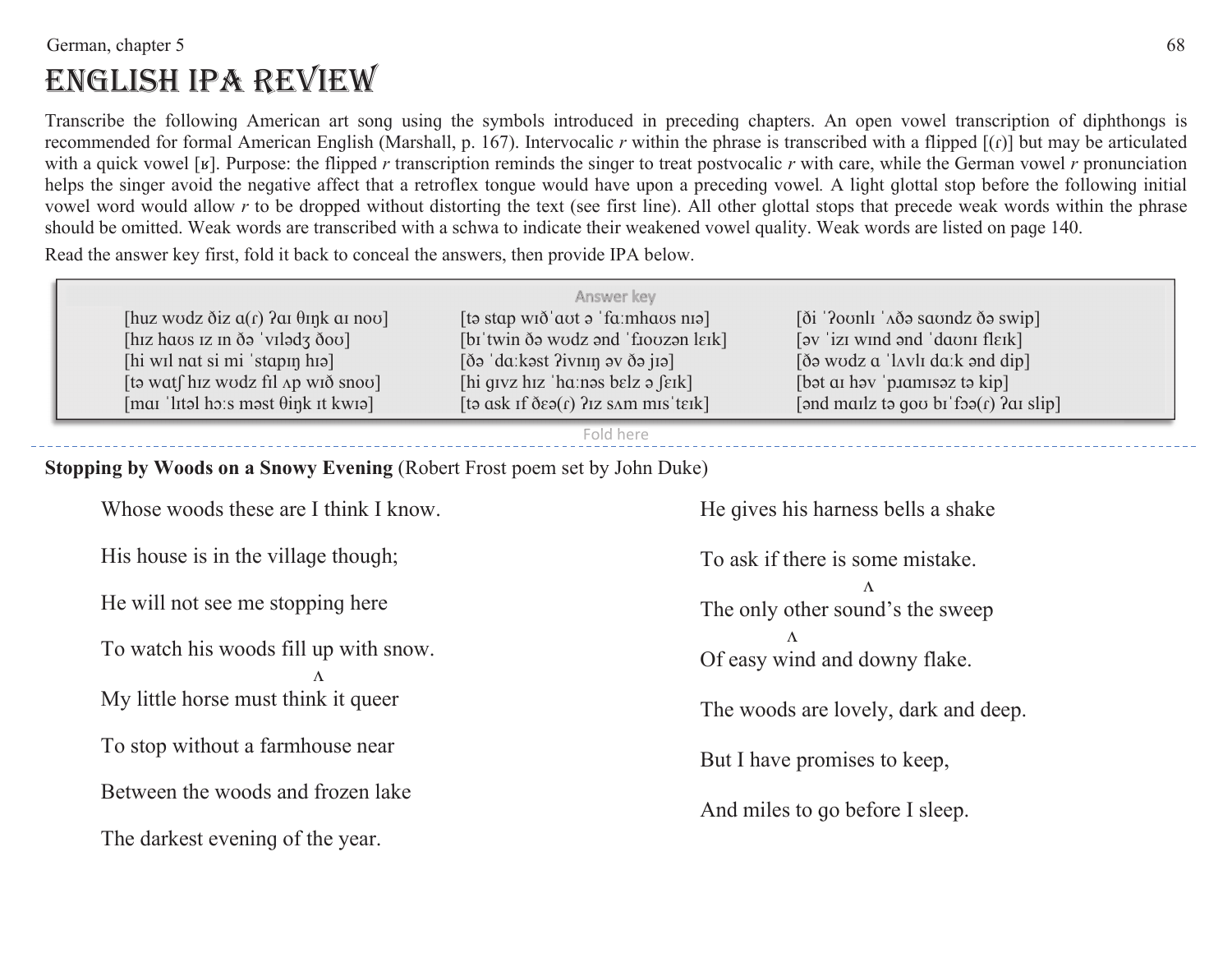# FRENCH CHAPTER 5 CLOSED MIXED [ø], OPEN MIXED [œ], THE SCHWA [2]

| Fold here                                                                                                                       |                                                           |                                                                   |                                        |                                                     |                                                    |  |  |  |  |
|---------------------------------------------------------------------------------------------------------------------------------|-----------------------------------------------------------|-------------------------------------------------------------------|----------------------------------------|-----------------------------------------------------|----------------------------------------------------|--|--|--|--|
| <b>Answer key for page 95</b>                                                                                                   |                                                           |                                                                   |                                        |                                                     |                                                    |  |  |  |  |
| 1. $\lceil \ln(v) \rceil$                                                                                                       | ['ha: $v(\epsilon)$ st]                                   | $\lceil \sin(\Lambda) \rceil$                                     | $\lceil$ 'dist $(\mathfrak{E})$ nt]    | $\lceil \text{'merd}(1/\epsilon)n \rceil$           | ['wɛlk( $\Lambda$ )m]                              |  |  |  |  |
| 2. ['hæp( $I/\varepsilon$ )nz]                                                                                                  |                                                           | ['fiεigi(æ)nt]                                                    | [ $'$ p <sub>3</sub> p( $\sigma$ )]]   | $\lceil \text{new}(\Lambda) \rceil$                 | $\lceil \text{moom}(\varepsilon) \text{nt} \rceil$ |  |  |  |  |
| 3. $[\text{'Pendl}(\varepsilon)s]$                                                                                              | $\lceil$ 'WAnd $(\Lambda)\rceil$                          | $\left[ \text{`gJæI](A)S} \right]$                                | ['b.100 $k(i/\epsilon)n$ ]             | [' $2 \text{Im}(\mathbf{a}) \text{d}(\mathbf{c})$ ] | ['t <i>x</i> ev( $\sigma$ )]]                      |  |  |  |  |
| 4. $\lceil$ '?ov $(v(\Lambda))$ ]                                                                                               | ['wizd( $\Lambda$ )m]                                     | $\left[ d_{\Lambda}b(\sigma)l\right]$                             | [' $2inf(\mathcal{X})$ nt]             | $\lceil \text{ferd}(I/\varepsilon)d \rceil$         | ['hæpm $(\epsilon)$ s]                             |  |  |  |  |
| 5. $\left[\text{ls}(1/\epsilon)n\right]$                                                                                        | $\lceil \text{valbJ}(\mathbf{x})\text{nt} \rceil$         | $\lceil \text{'}g\text{I}\text{Eit}(\varepsilon)\text{st} \rceil$ | $\lceil \ln v(\Lambda)z \rceil$        | ['bæt( $\sigma$ )]]                                 | ['k $\lim_{\lambda}z(\Lambda)$ n]                  |  |  |  |  |
| 6. $\left[\text{dizm}(v)\right]$                                                                                                | $\lceil \text{aff}(\Lambda) \rceil$                       | $\lceil \text{let} \rceil \rceil (1/\epsilon) d \rceil$           | [' $?eks(\sigma)[\epsilon]$ nt]        | ['fænt( $\Lambda$ )m]                               | $\lceil$ 's3t $(\mathfrak{E})$ n]                  |  |  |  |  |
| ['kæpt $(\mathfrak{m})$ n]<br>7.                                                                                                | $\lceil \text{}'\text{no}$ (v) $\lceil \text{'}\text{no}$ | $\lceil$ 'JIV $(\Lambda)$ ]                                       | ['w $\text{and} \text{I}(\Lambda)$ s]  | ['tɛmp(ɛ)sts]                                       | $\lceil$ '?iv( $\iota/\varepsilon$ )n]             |  |  |  |  |
| 8.<br>$\left[ \text{dif}(\varepsilon)$ nt]                                                                                      | $\lceil$ '?ænk $\lceil(\Lambda)s\rceil$                   | ['kiɛɪd $(\sigma)$ ]]                                             | $[\text{lift}(I/\epsilon)d]$           | ['pl $\epsilon z(\mathbf{\hat{x}})$ nt]             | $[\Delta \text{and}(\Lambda)]$                     |  |  |  |  |
| 9.<br>$\lceil \text{'wom}(x) \text{n} \rceil$                                                                                   | ['hid $(i/\varepsilon)n$ ]                                | [ $"astl(\varepsilon)s$ ]                                         | $\lceil \text{?next}(\Lambda) \rceil$  | $\lceil \text{'simp}(\sigma) \rceil \rceil$         | $\lceil \ln nd(\Lambda)n \rceil$                   |  |  |  |  |
| 10.<br>$\lceil \mathrm{d} \mathrm{I} \cdot \mathrm{v} \mathrm{d} \mathrm{d} \mathrm{I} / \epsilon \mathrm{d} \mathrm{I} \rceil$ | $\lceil \text{mean}(\Lambda)n \rceil$                     | [ $kst(\mathbf{x})$ n]                                            | $\lceil \mathsf{pei}(\varepsilon)$ nt] | $[^{n}2\Lambda\check{O}(\Lambda)]$                  | [' $t \in B(\sigma)$ ]]                            |  |  |  |  |
| [' $tend(\Lambda)$ ]<br>11.                                                                                                     | $\lceil \text{imisti}(\varepsilon)s \rceil$               | $\lceil \ln(\frac{I}{\epsilon})n \rceil$                          | ['dɛɪndʒ( $\Lambda$ ) $r(\Lambda)s$ ]  | ['kust( $\sigma$ )]]                                | [' $p$ æl $(x)$ s]                                 |  |  |  |  |
| 12.<br>$\lceil$ '?amın $(\Lambda)$ s]                                                                                           | [' $\text{length}(x) \text{d}z$ ]                         | $\lceil \text{max}\delta(\Lambda) \rceil$                         | ['tɪʌb( $\sigma$ )]]                   | $\lceil \text{grv}(1/\epsilon)n \rceil$             | $\lceil \text{sal}(\varepsilon) \text{nt} \rceil$  |  |  |  |  |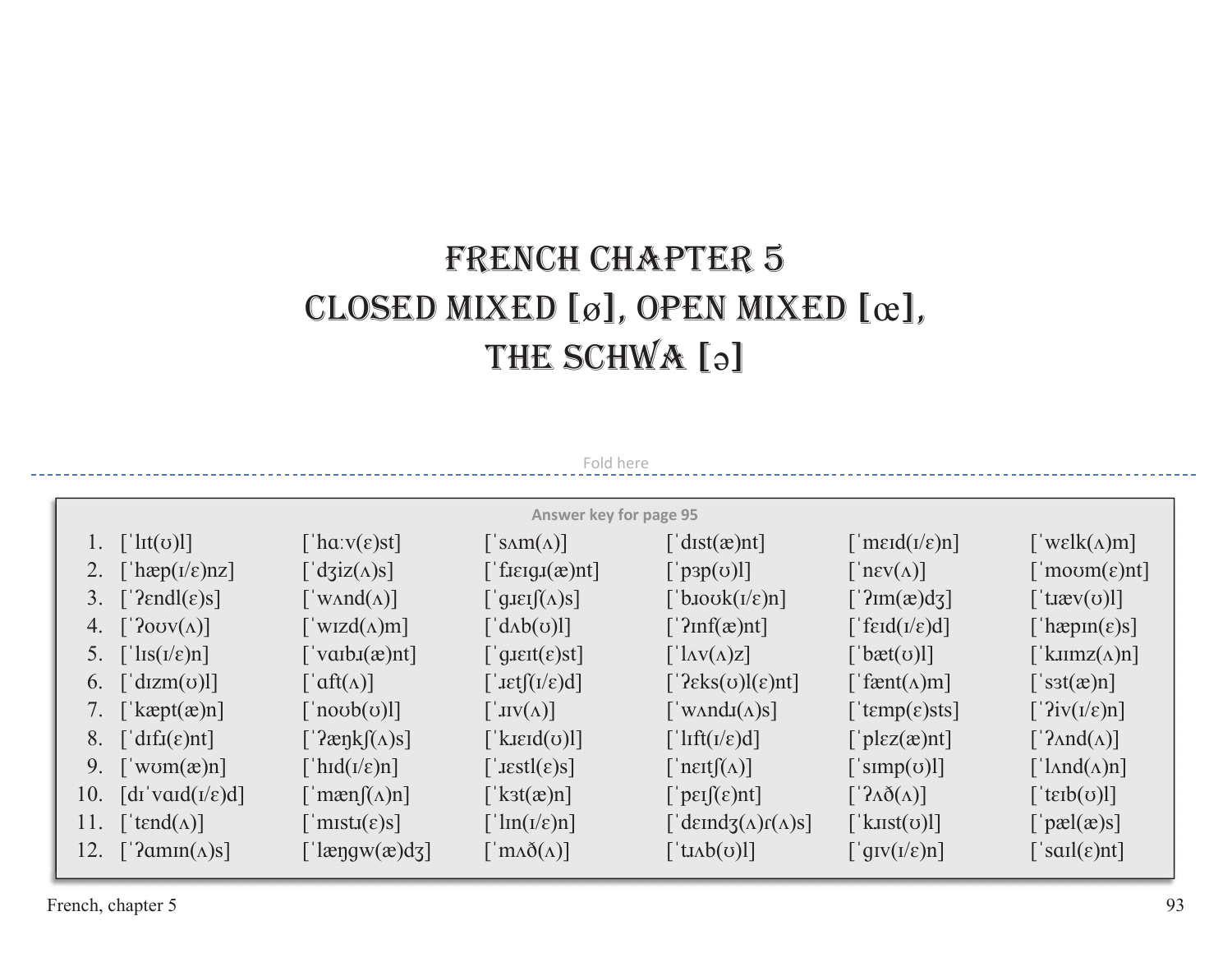### LISTENING ASSIGNMENT: Art song with a frequent occurrence of [ø], [œ], and schwa

Claude Achille Debussy (1862-1918) Fêtes galantes II, Song Cycle Paul Verlaine (1844–1896)

#### 3. Colloque sentimental

In the old park solitary and icy, Dans le vieux parc solitaire et glacé [ dã la viø park soliter e glase ]

two forms have within the hour passed. Deux formes ont tout à l'heure passé.  $\lceil$  dø forma  $\delta$  tut a læra pase  $\rceil$ 

Their eyes are dead and their lips are soft, Leurs yeux sont morts et leurs lèvres sont molles,  $\lceil \sec z \rceil$  is so more loer levre so mole  $\rceil$ 

and one hears scarcely their words. Et l'on entend à peine leurs paroles.  $\lceil$  e lõn  $\tilde{a}$ tãt a pena lœr parola  $\lceil$ 

In the old park solitary and icy Dans le vieux parc solitaire et qlacé [ dã la viø park soliter e glase ]

two spirits recalled the past. Deux spectres ont évoqué le passé. [ dø spektra õt evoke la pose ]

Do you remember our past ecstasy? Te souvient-il de notre extase ancienne? [ ta suvjet il da notr ekstaz asjena ]

Why do you want me to remember it? Pourquoi voulez-vous donc qu'il m'en souvienne? [ purkwa vule vu dõ kil mã suvjena ]

Does your heart beat still at the mere sound of my name? Ton cœur bat-il toujours à mon seul nom? [tõ kœr bat il tuzur a mõ sœl nõ]

Do you still see my soul in your dreams? No. Toujours vois-tu mon âme en rêve? Non. [ tuzur vwa ty mỗn am  $\tilde{a}$  reva nỗ ]

Ah! The lovely days of happiness indescribable Ah! Les beaux jours de bonheur indicible  $\lceil$  a le bo zur da bonær  $\tilde{\epsilon}$ disibla  $\lceil$ 

when we would join together our mouths! Où nous joignions nos bouches!  $\lceil$  u nu zwanjõ no bust $\rceil$ 

It is possible. C'est possible.  $\lceil$  se posibla  $\rceil$ 

How blue was the sky, and great our hope! Ou'il était bleu le ciel, et grand, l'espoir! [kil ete blø la sjel e grå lespwar]

Hope has fled, vanquished, toward the dark sky. L'espoir a fui, vaincu, vers le ciel noir. [ lespwar a fyi věky ver la sjel nwar ]

Thus they would walk in the oat grass wild, Tels ils marchaient dans les avoines folles, [ telz il marfe dã lez avwana fola ]

and the night alone heard their words. Et la nuit seule entendit leurs paroles. [ e la nui soel  $\tilde{a}$ tadi loer parola ]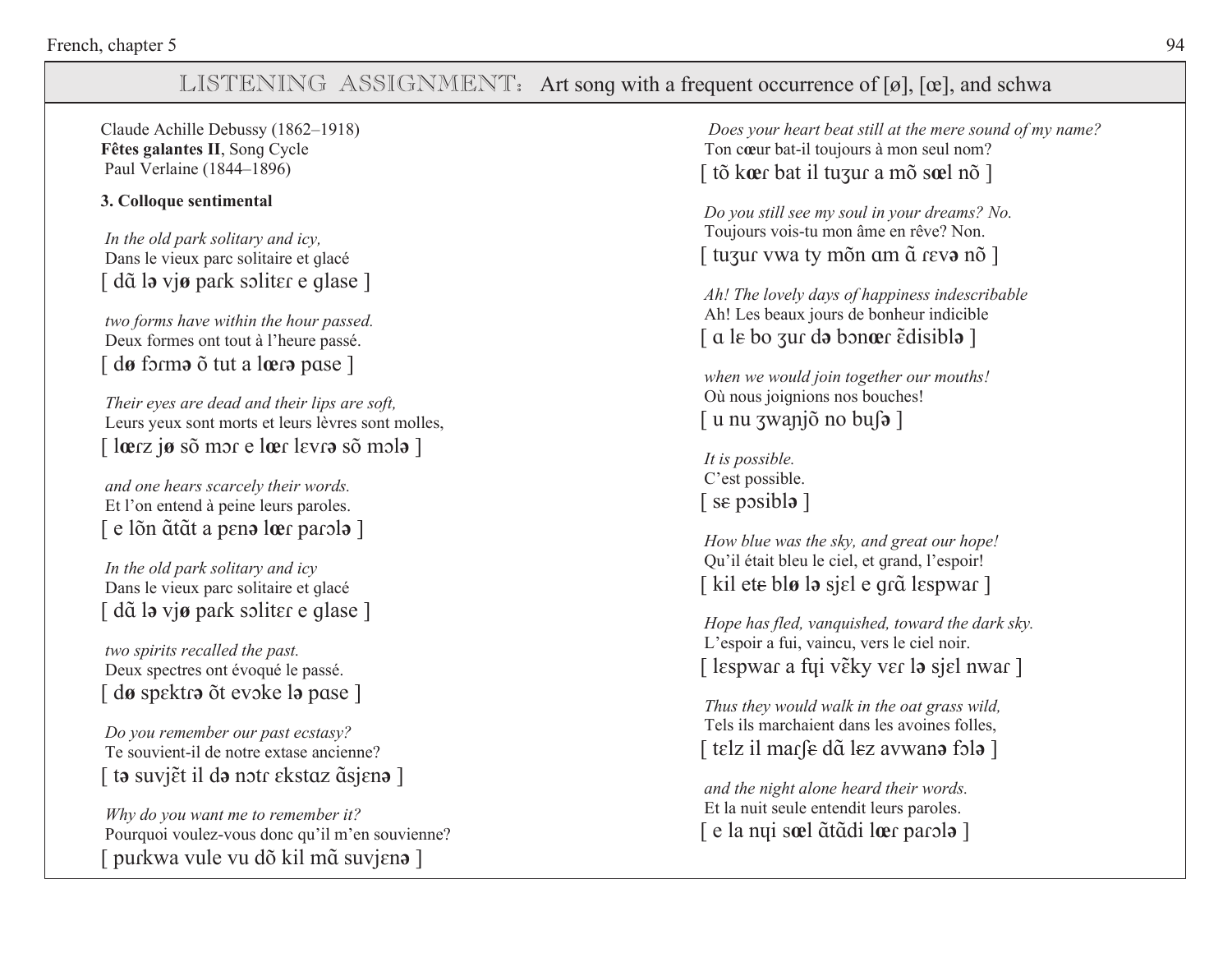# FRENCH PHONETIC CHART: Closed mixed [ø], open mixed [œ], and the schwa [ə]

Refer to the IPA Handbook for Singers to complete the following chart

| <b>VOWELS</b>       |       |            |                          |              |              |             |  |  |
|---------------------|-------|------------|--------------------------|--------------|--------------|-------------|--|--|
| IPA Symbol          | Onset | Tonque Tip | Sides of Tonque and Arch | Lip Position | Jaw Position | Soft Palate |  |  |
| $\overline{\omega}$ |       |            |                          |              |              |             |  |  |
| Closed mixed        |       |            |                          |              |              |             |  |  |
| $\alpha$            |       |            |                          |              |              |             |  |  |
| Open mixed          |       |            |                          |              |              |             |  |  |

## **ENGLISH IPA EXERCISE:** Defining the English schwa

The English schwa is a weakened version of the [ɛ], [ɪ], [ʌ], [ɔ], [o], [æ], [ɑ], or [ɔ] vowel. The French schwa is not a weakened vowel and maintains one pronunciation for lyric diction: [œ]. Defining the English schwa is determined by spelling. Final unstressed es and ent spellings are [ɛ], en and ed spellings are [1] or [ε], vowel + r is [Λ] ([3] for informal English), vowel + l is [v], o and u spellings are [Λ],  $a$  + consonant is [æ], final a is [Λ] or [a], and the or spelling is [5]. See page 140 for a full list of spellings. Indicate schwa for the following words by placing the full vowel sound in parenthesis.

|     | little      | harvest  | summer   | distant   | maiden   | welcome   |
|-----|-------------|----------|----------|-----------|----------|-----------|
|     | 2. happens  | Jesus    | fragrant | purple    | never    | moment    |
| 3.  | endless     | wonder   | gracious | broken    | image    | travel    |
|     | 4. over     | wisdom   | double   | infant    | faded    | happiness |
|     | 5. listen   | vibrant  | qreatest | lovers    | battle   | crimson   |
|     | 6. dismal   | after    | wretched | excellent | phantom  | certain   |
|     | 7. captain  | noble    | river    | wondrous  | tempests | even      |
| 8.  | different   | anxious  | cradle   | lifted    | pleasant | under     |
| 9.  | woman       | hidden   | restless | nature    | simple   | London    |
|     | 10. divided | mansion  | curtain  | patient   | other    | table     |
|     | 11. tender  | mistress | linen    | dangerous | crystal  | palace    |
| 12. | ominous     | language | mother   | trouble   | given    | silent    |
|     |             |          |          |           |          |           |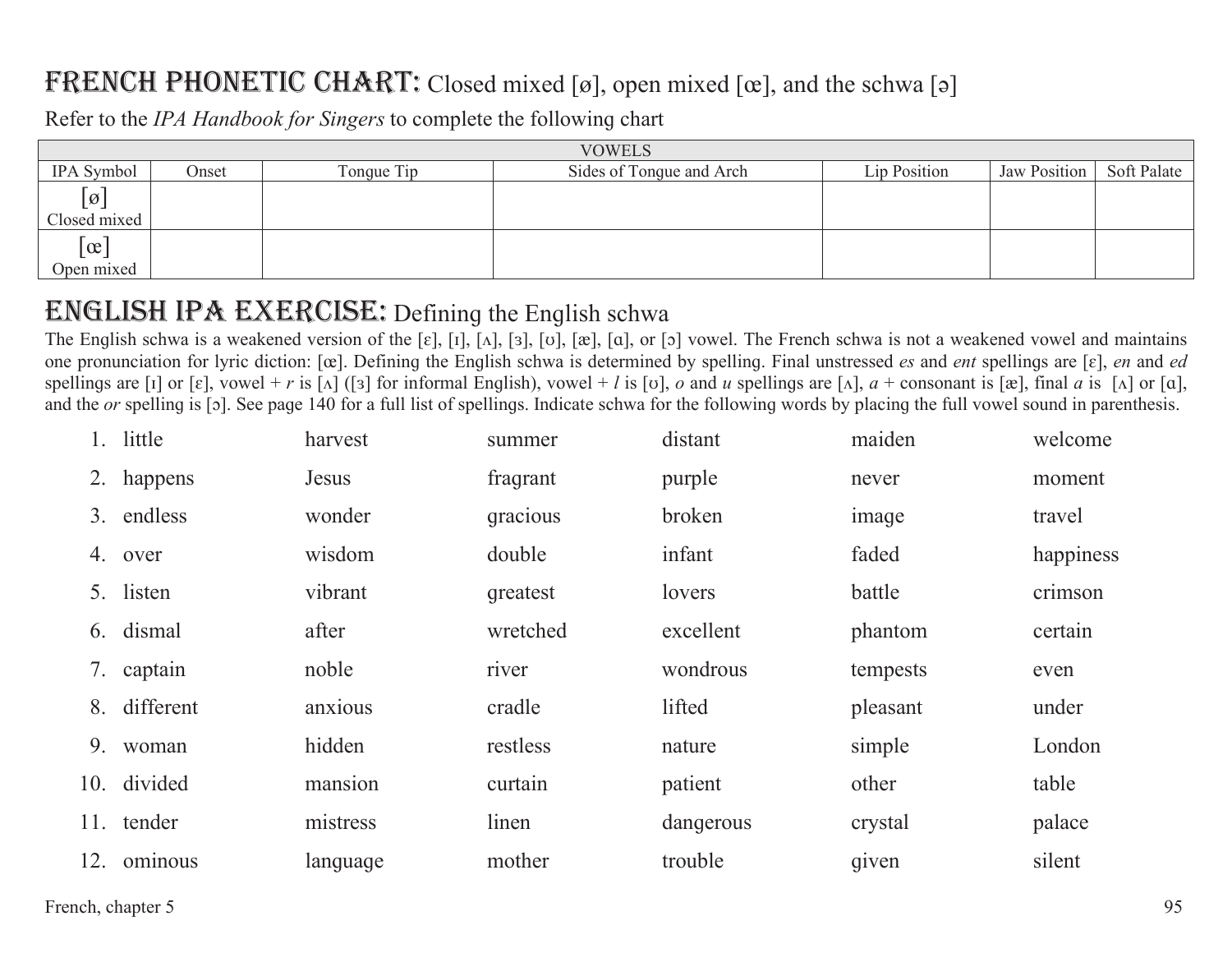# FRENCH PHONETIC READINGS: Closed mixed [ø], open mixed [œ], and the schwa [ə]

| <b>Highlighted Sounds</b>                              | #1                            | #2                                | #3                              | #4                                | #5                                    | #6                         |
|--------------------------------------------------------|-------------------------------|-----------------------------------|---------------------------------|-----------------------------------|---------------------------------------|----------------------------|
|                                                        | veux/want                     | pleut/rains                       | queue/tail                      | feu/fire                          | eux/them                              | jeux/games                 |
| $[e] \rightarrow [0]$                                  | $[ve \rightarrow v\emptyset]$ | $[ple \rightarrow pl\varnothing]$ | $[ke \rightarrow k\varnothing]$ | $[fe \rightarrow fe]$             | $[e \rightarrow \emptyset]$           | $[3e \rightarrow 30]$      |
|                                                        | Dieu/God                      | cieux/heaven                      | vieux/old                       | lieu/place                        | yeux/eyes                             | pieux/piles                |
| $[j\emptyset]$                                         | $\lceil \text{d} \rceil$      | [s]                               | $[{\rm v}]$                     | $\lceil$ ljø]                     | $[i\omega]$                           | [p]                        |
| 2 syllables                                            | glorieux/glorious             | radieux/radiant                   | affreux/awful                   | précieux/precious                 | milieu/middle                         | bleuets/blueberries        |
| $\lceil \varnothing \rceil$                            | $\lceil$ glorjø $\rceil$      | $[rad\overline{\rho}]$            | [afro]                          | [pres]                            | [mil]                                 | [b]                        |
| 3 syllables                                            | harmonieux/harmonious         | amoureux/in love                  | merveilleux/wonderful           | généreux/generous                 | délicieux/delicious                   | ténébreux/dark             |
| $\lceil \varnothing \rceil$                            | [armon]                       | $\lceil$ amurø $\rceil$           | $[\text{merve}]$                | $\lceil$ 3enerø $\rceil$          | $\lceil$ delisjø $\rceil$             | [tenebro]                  |
|                                                        | brumeux/misty                 | juteux/juicy                      | écumeux/frothy                  | curieux/curious                   | veux-tu/do you want                   | fabuleux/fabulous          |
| $\left[\emptyset\right]\left[\mathbf{y}\right]$        | [brymø]                       | $[3y \text{ to}]$                 | [ekymø]                         | [kyr]                             | $\lceil v\omega - ty \rceil$          | [faby]                     |
|                                                        | cœur/heart                    | œil/eye                           | pleurs/cries                    | neuf/new                          | leur/their                            | seul/alone                 |
| $[\epsilon] \rightarrow [\alpha]$                      | $[\ker \rightarrow \ker]$     | $[\epsilon] \rightarrow \infty$   | $[pler \rightarrow plær]$       | $[{\rm nef}\rightarrow{\rm nef}]$ | $[\text{ler} \rightarrow \text{ler}]$ | $[sel \rightarrow sel]$    |
| 2 syllables                                            | meunier/miller                | fleuri/flowery                    | cerceuil/coffin                 | heurté/struck                     | fauteuil/armchair                     | meurtri/hurt               |
| $\lceil \infty \rceil$                                 | [mœnje]                       | [flæri]                           | [ssrscj]                        | $[\text{cert}]$                   | [footoj]                              | $[\text{mertri}]$          |
|                                                        | honneur/honor                 | douceur/sweetness                 | chaleur/heat                    | seigneur/lord                     | pêcheur/fisherman                     | couleur/color              |
| Final $[\text{cer}]$                                   | [1.00cm]                      | [cluster]                         | $\left[ \text{false} \right]$   | [server]                          | $[pe[\alpha]1]$                       | [kulær]                    |
|                                                        | pudeur/modesty                | rumeur/rumor                      | fureur/rage                     | plusieurs/several                 | humeur/mood                           | buveurs/drinkers           |
| $\lceil \mathrm{ce} \rceil$ $\lceil \mathrm{y} \rceil$ | [pydær]                       | $[\text{rymer}]$                  | [ <i>figure</i> <sub>f</sub> ]  | $[$ plyzjœr $]$                   | [ <i>ym</i> er]                       | $[byv\alpha]$              |
| 3 syllables                                            | supérieur/superior            | laboureur/plowman                 | voyageur/traveler               | travailleurs/workers              | rajeunir/to rejuvenate                | peupliers/poplars          |
| $\lceil \infty \rceil$                                 | [syperj <sub>αf</sub> ]       | [laburœr]                         | $[vwajaz\alpha]1$               | $[\text{travajær}]$               | $\lceil$ razœnir $\rceil$             | [pœplije]                  |
|                                                        | le/the                        | ce/that                           | de                              | je/I                              | que/that                              | ne/not                     |
| [6]                                                    | $\lceil a \rceil$             | [s <sub>3</sub> ]                 | $\lceil d$ ə $\rceil$           | $\lceil 39 \rceil$                | [k]                                   | [nə]                       |
|                                                        | veuve/widow                   | peuple/people                     | heure/time, hour                | feuilles/leaves                   | jeune/young                           | fleuve/river               |
| $\lceil \mathrm{e} \rceil \lceil \mathrm{e} \rceil$    | $ v$ $\alpha v_{\theta} $     | [peph]                            | $\lceil \text{erg} \rceil$      | $[\text{fe}]$                     | $\lceil \text{gena} \rceil$           | $[\text{flex}]\$           |
| 2 syllables                                            | âme/soul                      | belle/beautiful                   | toute/all                       | une/a                             | notre/our                             | terre/earth                |
| $\lceil e \rceil$                                      | $\lceil$ amə $\rceil$         | [bels]                            | $[$ tutə $]$                    | [ynə]                             | $[$ notra $]$                         | $\lceil \text{erg} \rceil$ |
| 3 syllables                                            | tristesse/sadness             | aurore/dawn                       | nature/nature                   | solitaire/solitary                | murmure/whisper                       | souvenir/memory            |
| $\lceil e \rceil$                                      | $[t$ ristesa $]$              | error                             | $\lceil$ natyrə $\rceil$        | $\lceil$ solitera                 | $[$ myrmyrə $]$                       | [suvənir]                  |
|                                                        | chevelure/hair                | venue/coming                      | marguerite/daisy                | rebelle/rebel                     | semaine/week                          | mesure/measure             |
| $\left[\circ\right]\left[\circ\right]$                 | [enyleve]]                    | $\lceil$ vənyə $\rceil$           | $[\text{marg}$ aritə $]$        | [elɜdɕ1]                          | [s <sub>5</sub> <sup>8</sup> ]        | $[\text{məzyrə}]$          |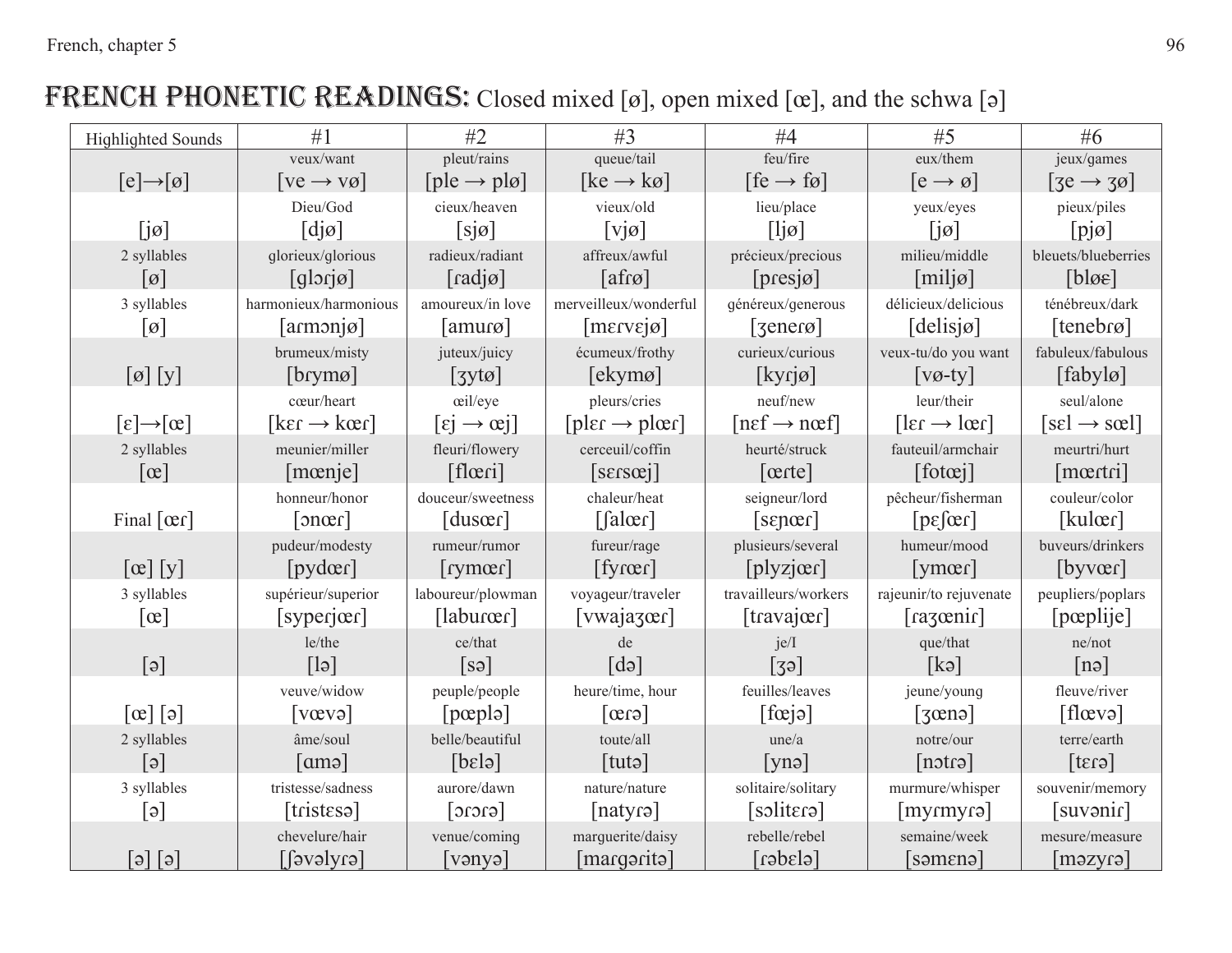| <b>Highlighted Sounds</b>                       | #7                           | #8                                                            | #9                                                | #10                                                     | #11                             | #12                            |
|-------------------------------------------------|------------------------------|---------------------------------------------------------------|---------------------------------------------------|---------------------------------------------------------|---------------------------------|--------------------------------|
|                                                 | peu/few                      | ceux/those                                                    | bleu/blue                                         | preux/valiant                                           | deux/two                        | bœufs/oxen                     |
| $[e] \rightarrow [0]$                           | $[pe \rightarrow p\omega]$   | $[se \rightarrow s\varnothing]$                               | $[b]e \rightarrow bl\emptyset$                    | $[pre \rightarrow pre]$                                 | $[de \rightarrow d\varnothing]$ | $[be \rightarrow ba]$          |
|                                                 | dieux/gods                   | mieux/better                                                  | cieux/heavens                                     | vieux/old                                               | lieux/places                    | yeux/eyes                      |
| $[j\omega]$                                     | $\lceil \text{d} \rceil$     | [m]                                                           | [sja]                                             | $[v]$ ø]                                                | $\lceil$ ljø $\rceil$           | $[i\omega]$                    |
| 2 syllables                                     | soucieux/anxious             | adieu/farewell                                                | joyeux/happy                                      | aveux/confessions                                       | gracieux/graceful               | heureux/happy                  |
| $\lceil \varnothing \rceil$                     | $[susj\emptyset]$            | $[ad\overline{\rho}]$                                         | $[3wa]\emptyset$                                  | $\lceil \text{avg} \rceil$                              | $\lceil \text{grasj\o} \rceil$  | $\lceil \omega(\alpha) \rceil$ |
| 3 syllables                                     | mystérieux/mysterious        | rigoureux/rigorous                                            | capricieux/capricious                             | douloureux/painful                                      | mélodieux/melodious             | orageux/stormy                 |
| $[\emptyset]$                                   | [mister]                     | [right]                                                       | [kaprisjø]                                        | $[du u\infty]$                                          | $[melodj\omega]$                | $\lceil$ orazø]                |
|                                                 | lumineux/bright              | furieux/furious                                               | rugueux/rough                                     | studieux/studious                                       | fumeux/smoking                  | pluvieux/rainy                 |
| $\left[\emptyset\right]\left[\mathbf{y}\right]$ | [lymin <sub>0</sub> ]        | $[fyrj\omega]$                                                | $[ryg\sigma]$                                     | [style]                                                 | [fym0]                          | [plyv]                         |
|                                                 | fleurs/flowers               | deuil/mourning                                                | peur/fear                                         | œuf/egg                                                 | sœur/sister                     | meurs/dies                     |
| $[\epsilon] \rightarrow [\alpha]$               | $[fler \rightarrow flær]$    | $\lceil \text{d}\epsilon \rceil \rightarrow \text{d}\epsilon$ | $\lceil \text{per} \rightarrow \text{per} \rceil$ | $\lceil \varepsilon f \rightarrow \varepsilon f \rceil$ | $[ser \rightarrow sær]$         | $[mer \rightarrow mer]$        |
| 2 syllables                                     | œillets/carnations           | pleurer/to cry                                                | veuillez/would you                                | l'aïeul/the grandparent                                 | cueillir/to pick                | écueil/reef                    |
| $\lceil \infty \rceil$                          | $[\text{ce}]$                | [place]                                                       | [veje]                                            | $\lceil$ lajœl $\rceil$                                 | $[k_{\text{ce}}]$               | $\lceil$ ekœj $\rceil$         |
|                                                 | ardeur/ardor                 | odeur/smell                                                   | meilleur/best                                     | bonheur/happiness                                       | douleur/pain                    | fraîcheur/freshness            |
| Final $[\alpha r]$                              | $\lceil \text{ardær} \rceil$ | $\lceil$ odœr $\rceil$                                        | [mejær]                                           | [bnær]                                                  | [du  <sub>cer</sub> ]           | $[\text{freq}$                 |
|                                                 | pudeur/modesty               | rumeurs/rumors                                                | fureur/fury                                       | plusieurs/several                                       | buveurs/drinkers                | l'humeur/the mood              |
| $[\alpha]$ [y]                                  | [pydær]                      | [rymær]                                                       | [ <i>figure</i> <sub>f</sub> ]                    | $[$ plyzjœ $\alpha$ ]                                   | [byvœr]                         | [lymer]                        |
| 3 syllables                                     | serviteurs/servants          | moissonneurs/harvesters                                       | l'épaisseur/thickness                             | fossoyeur/gravedigger                                   | épouseurs/suitors               | protecteur/protector           |
| $\lceil \infty \rceil$                          | [server]                     | [mwasoner]                                                    | [lepeser]                                         | $[foswaj\alpha]$                                        | [epuzeer]                       | [protektœr]                    |
|                                                 | me/me                        | te/you                                                        | ie/I                                              | de                                                      | le/the                          | que/that                       |
| [6]                                             | $\lceil m \rceil$            | $[t\partial]$                                                 | $\lceil 39 \rceil$                                | $\lceil d \rceil$                                       | $\lceil \cdot \rceil$           | [k]                            |
|                                                 | cueille/picks                | l'heure/the time, hour                                        | seule/lonely                                      | veuille/would want                                      | peuvent/can                     | œuvre/work                     |
| $\lceil e \rceil \lceil e \rceil$               | [kce]                        | $\lceil \text{erg} \rceil$                                    | [sælə]                                            | $\lceil \vee$ $\vee$ $\vee$ $\uparrow$                  | [pevo]                          | $[\text{evro}]$                |
| 2 syllables                                     | votre/your                   | cette/this                                                    | douce/soft                                        | roses/pink, roses                                       | comme/like                      | elle/she                       |
| $\lceil e \rceil$                               | $[\text{vot}$                | [set]                                                         | [dus]                                             | $\lceil \cos \theta \rceil$                             | [komə]                          | $\lceil \varepsilon \rceil$    |
| 3 syllables                                     | étoiles/stars                | visage/face                                                   | fidèle/faithful                                   | lumière/light                                           | sourire/smile                   | mystère/mystery                |
| $[\epsilon]$                                    | [etwalə]                     | [vizazə]                                                      | [file]                                            | [lying]                                                 | [surir]                         | [mister]                       |
|                                                 | regarde/look at              | première/first                                                | revenir/to come back                              | cimetière/cemetery                                      | petite/small                    | sereine/serene                 |
| $\left[\circ\right]\left[\circ\right]$          | [ebnapen]                    | $[$ ensimend $]$                                              | $i$ neven                                         | [simətjɛɾə]                                             | [pətitə]                        | [sər <sub>eng</sub> ]          |

# FRENCH PHONETIC READINGS: Closed mixed [ø], open mixed [œ], and the schwa [ə]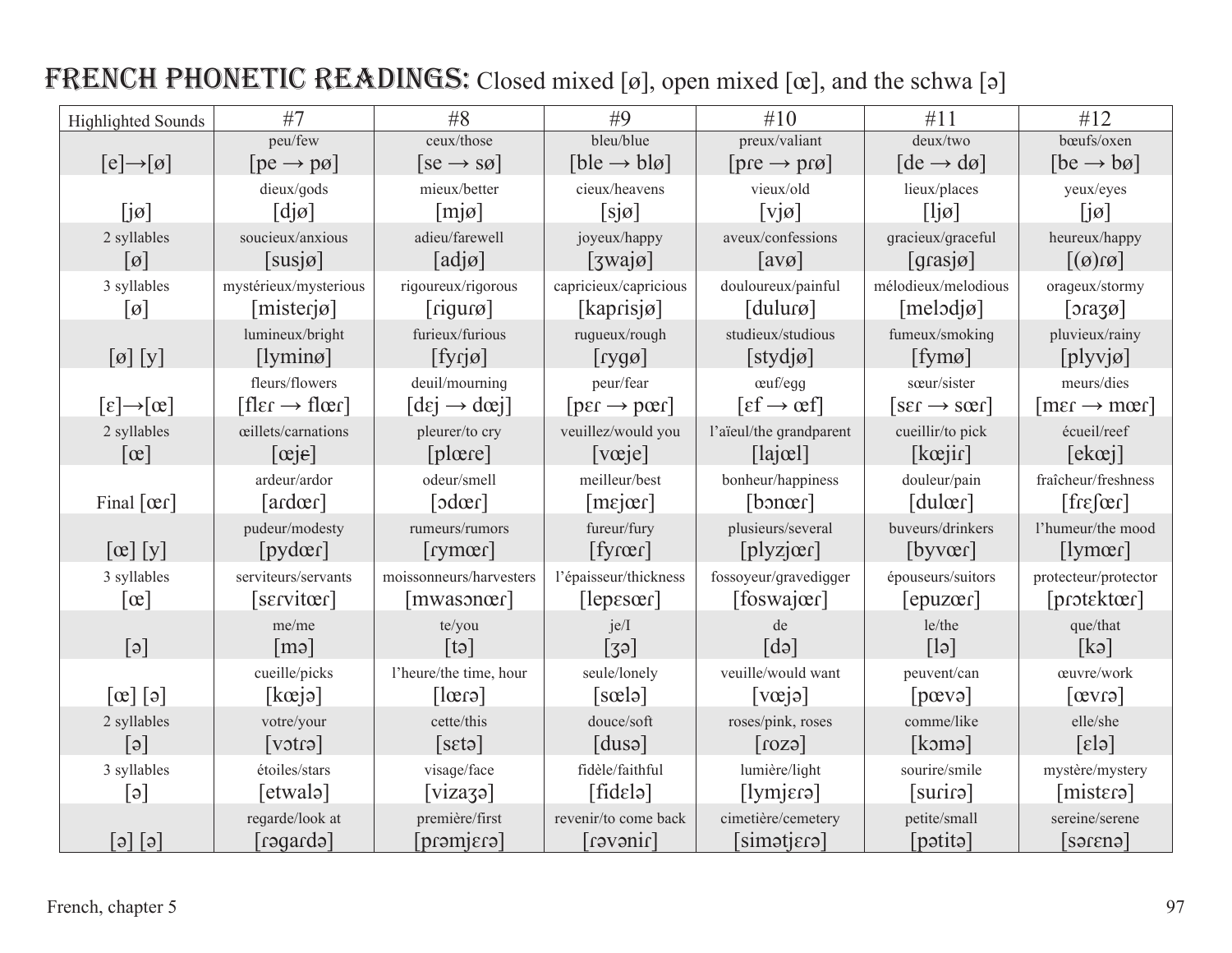French, chapter 5 and 1988 and 1988 and 1988 and 1988 and 1988 and 1988 and 1988 and 1988 and 1988 and 1988 and 1988 and 1988 and 1988 and 1988 and 1988 and 1988 and 1988 and 1988 and 1988 and 1988 and 1988 and 1988 and 19

# FRENCH PHRASES: Closed mixed [ø], open mixed [œ], and the schwa [ə]

#### **French words within the phrase**

The French schwa is consistently pronounced as an [œ] vowel. It is as equally unstressed as any other unstressed vowel within the vocalic flow. Intone the following:

 *Their short jackets of silk,*  Leurs courtes vestes de soie, [ l**<sup>œ</sup>**ݐ kuݐt**ԥ** vܭst**ԥ** d**ԥ** swa ]

 *I'm leaving! Good-bye, my dear love,* Je pars! adieu, ma chère âme,  $\int$  **za** par adjø ma  $\int$ er am**a**  $\int$ 

*weep their beautiful leaves of gold!* pleurent leurs belles feuilles d'or!  $\int$  plear belare feed of  $\int$ 

 *Happy who dies here,*  Heureux qui meurt ici,  $\left[\right.$  ( $\theta$ )**r** $\theta$  ki mœr isi ]

3. *studded with pale little flowers.* Étoilés de fleurettes pâles.  $\lceil$  etwale d**<sub>2</sub>** flower to pale 1

 *And when our two hearts*Et lorsque nos deux cœurs [ e lݐܧsk**ԥ** no d**ø** k**<sup>œ</sup>**ݐ [

*dies like the smoke,*  Meurt comme de la fumée, [ mœr kɔm**ə** d**ə** la fyme**ə** ]

 *It is time: what can be delaying you,*  Voici l'heure: qui peut t'arrêter,  $\lceil$  vwasi loers ki pø tar $(e)$ te  $\rceil$ 

*Leaf that the abyss reclaims,*  Feuille que le gouffre réclame,  $\lceil \int$  fœ $\lceil \cdot \rceil$ **k**  $\lceil \cdot \rceil$  and  $\lceil \cdot \rceil$ 

 *and the lovely listeners,*  Et les belles écouteuses,  $\int$  e le belaz ekutøza ]

*Tell me, young beauty,*  Dites, la jeune belle, [ dit**ԥ** la ݤ**œ**n**<sup>ԥ</sup>** bܭl**ԥ** ]

 *and this mysterious voice* Et cette voix mystérieuse  $\int$  e set**a** vwa misterjøza ]

7. *they return to their home,*  Ils reqagnent leur domicile,  $\lceil$  il raqana lœr domisila ]

 *both of us are flowers!* Fleurs tous deux! [ fl**<sup>œ</sup>**ݐ tu d**ø** ]

*the choir of small voices.* Le chœur des petites voix.  $\lceil \cdot \rceil$  la kœr de patita vwa  $\lceil \cdot \rceil$ 

 *I am dying! Good-bye, my dear love,* Je meurs! Adieu, ma chère âme,  $\lceil$  3<sup> $\sigma$ </sup> mœ $\sigma$  adjø ma  $\lceil \sigma \rceil$ 

9. *the young ladies* Les jeunes demoiselles [ le zœn**ə** dəmwazɛlə ]

 *farewell, handsome stranger! Alas!* Adieu, beau voyaqeur! Hélas! Adieu! [ adjø bo vwajazoer elos adjø ]

*The bed of leaves is prepared;* Le lit de feuilles est préparé;  $\begin{bmatrix} \n\end{bmatrix}$  la li da fœjaz e prepare ]

 *And when our two hearts*Et lorsque nos deux cœurs [ e lݐܧsk**ԥ** no d**ø** k**<sup>œ</sup>**ݐ [

 *His mouth all full of perfume* Sa bouche d'odeur toute pleine  $\int$  sa bu**s** dode tuta plene

 *joyous music,* La musique joyeuse, [ la myzik**<sup>ԥ</sup>** ݤwaj**<sup>ø</sup>**z**<sup>ԥ</sup>** ]

 *The dawn weeps under the leaves,*  L'aube pleure sous les feuillées,  $\lceil \cdot \rceil$  loba ploera su le foe jea

 *a terrible sadness!* Une tristesse affreuse! [ yn**ə** tristes afrøz**ə**]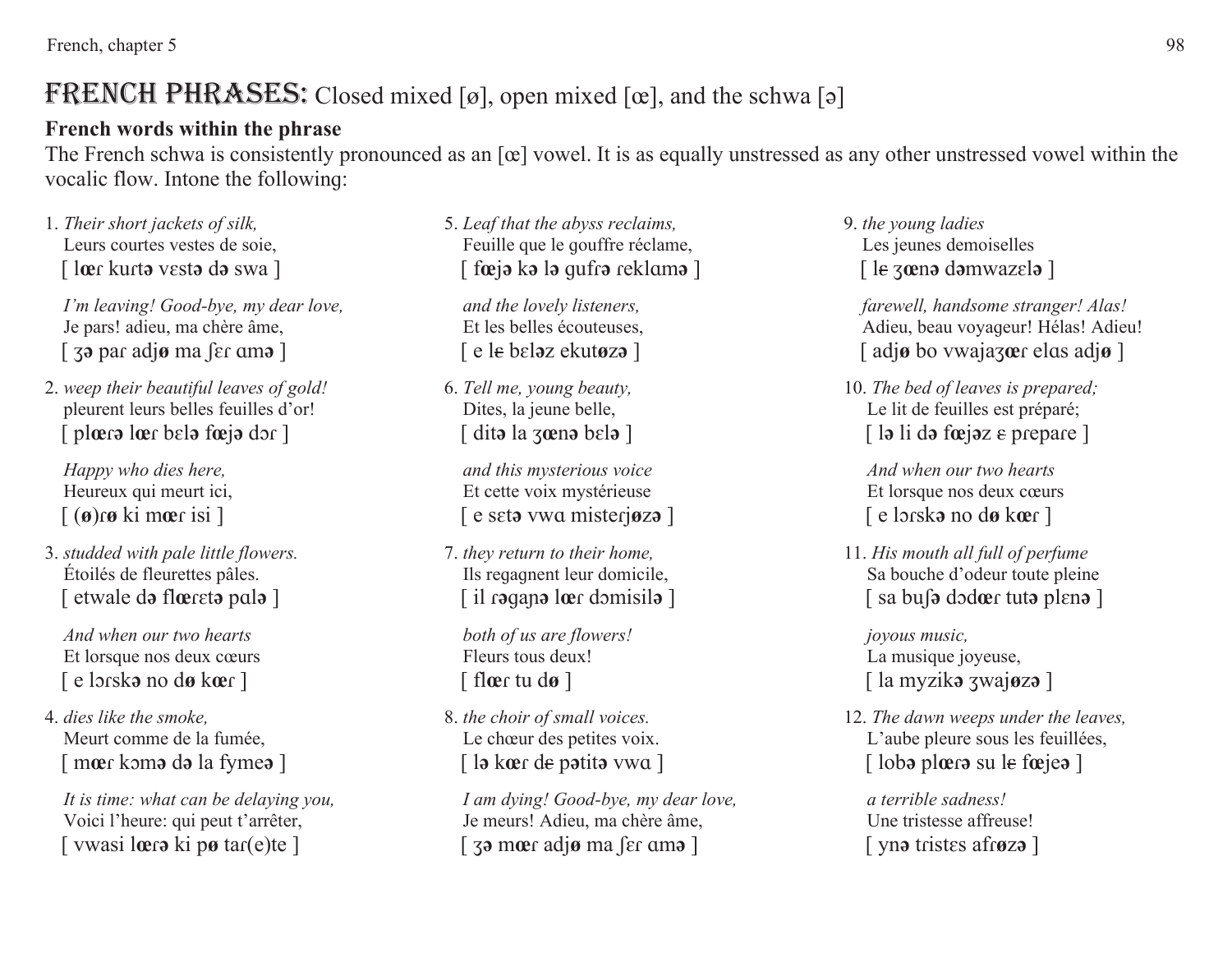# PHONETIC TRANSCRIPTIONS OF EXCERPTS FROM CLASSICAL LITERATURE

Read the following excerpts from *Voice Culture and Elocution* by W.T. Moss and note the elegant treatment of r and the refined pronunciation of diphthongs. The glottal stop is reserved for words that are stressed within the phrase. Unstressed words are transcribed with a schwa. (Answer key, p. 141)

#### **Admiration: Amazement:**

| $\lceil$ mat $\phi$ pis $\phi$ wak iz mæn $\lceil$<br>[ hao 'noobel in '.iizan ]                                                                                                                                                                                                               |              | [ Mai luk ju des luk hau it stilz A'wei ]<br>Hamlet, Act III., Sc. 4.                                                                                                                                                                                                                                 | Shakespeare. |
|------------------------------------------------------------------------------------------------------------------------------------------------------------------------------------------------------------------------------------------------------------------------------------------------|--------------|-------------------------------------------------------------------------------------------------------------------------------------------------------------------------------------------------------------------------------------------------------------------------------------------------------|--------------|
| [ hao '?infinit in 'fækəlti ]<br>[In form and 'muvin hao iks'pies and '?ædmirabal ]<br>™ '?æk∫ən ha∪ laık ən '?εındʒəl ]<br>In æp.u hen fon hav laik o gad<br>ðə 'bjutı əv ðə wald ]<br>ðə 'pærəqan əv '?æniməlz]<br>Hamlet, Act II., Sc. 2.<br><b>Adoration:</b>                              | Shakespeare. | Anger:<br>[ If ðau dʌst ˈslændə hɜ ənd ˈtɔːtʃə mi ]<br>'nevə plet məə $2\Lambda$ 'bændən əl lu'mə:s ]<br>an 'horaz hed 'horaz A'kjumjulett]<br>du didz tə meik 'hevən wip ol $23\theta \land \text{merzd}$ ]<br>fo: 'n λθιη kanst δαυ to dæm 'n ει fon ?æd ]<br>guerto don dæt ]<br>Othello, Act III. | Id.          |
| δαυ ?a:t ?ou gad δ ə laif ənd lait]<br>$\alpha$ av $\beta$ ol $\delta$ is 'w $\alpha$ ndias wald wi si $\alpha$<br>Its glov bai dei its smail bai nait]<br>[a: bət .uˈflɛkʃənz kɔt fːəm ði ]<br>Mea ?ea wi tan dar 'gloariz fam<br>ond ol θιηz 'fεor ond blatt α' δαιn]<br><b>Sacred Songs</b> | Moore.       | <b>Anxiety:</b><br>[ ?ʌˈlæk ?ɑɪ əm ʌˈfɹɛɪd ðɛɪ həv ʌˈwɛɪkt ]<br>and tiz not dan ði a tempt and not ða did<br>[ kʌnˈfɑʊndz ʌs hɑːk ʔɑɪ lɛɪd ðɛə ˈdægəz ˈɹɛdɪ ]<br>[ hi kod not mıs əm hæd hi not .uˈzɛmbəld ]<br>mai 'faðər əz hi slept ?ai həd 'danət mai 'hazbənd ]<br>Macbeth, Act II., Sc. 2.      | Id.          |
| <b>Advice:</b><br>[ˈkɪamwɛl ʔaɪ tʃaːdʒ ði flɪŋ ʌˈwɛɪ æmˈbɪʃən ]<br>[ lav ðar self last 'tserf ðouz ha:ts ðat hert ði ]<br>$\lceil$ bi dz $\Delta$ st ənd fiə not $\lceil$<br>[ let ɔl ði ʔɛndz ðaʊ ʔɛɪmst æt bi ðaɪ ˈkʌntɪɪz ]                                                                 |              | <b>Apparition:</b><br>Iz ðis ə 'dægə mitf ai si bi'fəə mi]<br>ðə 'hændəl two:d mai hænd kam let mi klatf ði ]<br>[ <i>fai</i> hæv ði not ond jet ar si ði strl ]<br>Macbeth, Act II., Sc. I.                                                                                                          | Id.          |
| $\delta$ ai qadz ənd tru $\theta$ s ]<br>Henry VIII., Act III., Sc. 2.<br><b>Affection:</b><br>[ Jaiz mai 'tfildJən ]<br>fo: ji $2a$ : main main boo $\theta$ and in joa swit ]<br>$\lceil$ and $j$ and $j$ and $j$ and $j$<br>mai ?ovn last juθ biiðz 'mjuzikal]                              | Shakespeare. | Appeal:<br>[ hu iz hiə sou beis ðət wud bi ə 'bandmən ]<br>[ ?If '?enI spik fo: hIm həv aI o'fendəd ]<br>[ hu ɪz hɪə soʊ ɾɾud ðət wʊd nɔt bi ə ˈɾoʊmən ]<br>?If '?enI spik fo: him hav ai o'fendad ]<br>hu iz hiə soo vail ðət wil nət lav hiz 'kantı ]<br>?If '?enI spik fo: him hav aI o'fendad ]   |              |
| Richelieu, Act 1., Sc. 2.                                                                                                                                                                                                                                                                      | Bulwer.      | Par poz fo $(r)$ Par iplar                                                                                                                                                                                                                                                                            |              |

*Julius Caesar, Act III., Sc. 2. Id.*